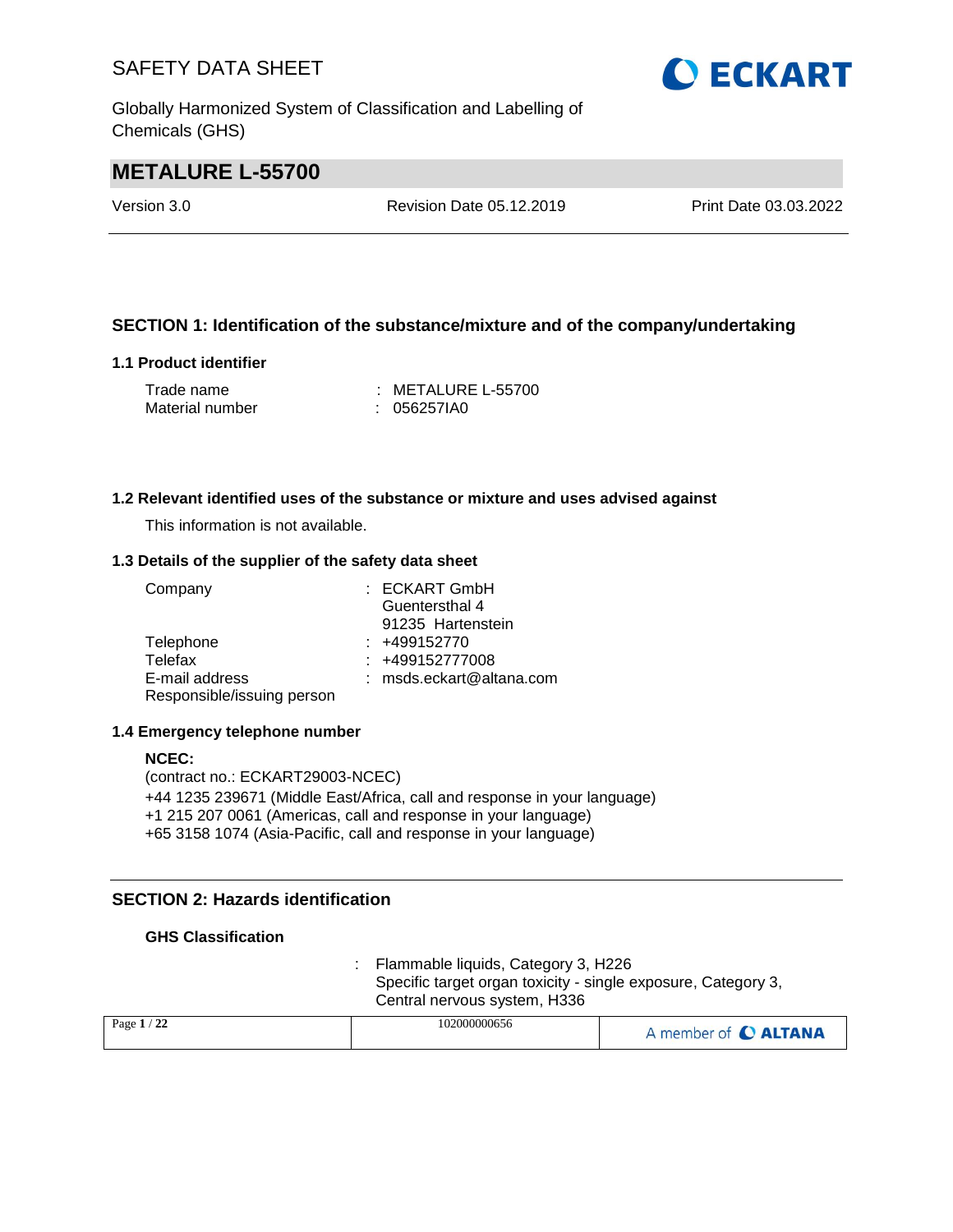Globally Harmonized System of Classification and Labelling of Chemicals (GHS)



# **METALURE L-55700**

| Version 3.0              | <b>Revision Date 05.12.2019</b>                                                                                                                                                                                                                                                                                                                                                                                                                                                                                                                                                                                                             | Print Date 03.03.2022                                                            |
|--------------------------|---------------------------------------------------------------------------------------------------------------------------------------------------------------------------------------------------------------------------------------------------------------------------------------------------------------------------------------------------------------------------------------------------------------------------------------------------------------------------------------------------------------------------------------------------------------------------------------------------------------------------------------------|----------------------------------------------------------------------------------|
|                          |                                                                                                                                                                                                                                                                                                                                                                                                                                                                                                                                                                                                                                             |                                                                                  |
| <b>GHS-Labelling</b>     |                                                                                                                                                                                                                                                                                                                                                                                                                                                                                                                                                                                                                                             |                                                                                  |
| Symbol(s)                |                                                                                                                                                                                                                                                                                                                                                                                                                                                                                                                                                                                                                                             |                                                                                  |
| Signal word              | Warning                                                                                                                                                                                                                                                                                                                                                                                                                                                                                                                                                                                                                                     |                                                                                  |
| <b>Hazard statements</b> | H226: Flammable liquid and vapour.<br>H336: May cause drowsiness or dizziness.                                                                                                                                                                                                                                                                                                                                                                                                                                                                                                                                                              |                                                                                  |
| Precautionary statements | <b>Prevention:</b><br>P210<br>Keep away from heat, hot surfaces, sparks, open<br>flames and other ignition sources. No smoking.<br>Avoid breathing dust/ fume/ gas/ mist/ vapours/ spray.<br>P261<br>Wear protective gloves/ protective clothing/ eye<br>P280<br>protection/ face protection/ hearing protection.<br><b>Response:</b><br>P303 + P361 + P353<br>immediately all contaminated clothing. Rinse skin with water.<br>P304 + P340 + P312 IF INHALED: Remove person to fresh<br>air and keep comfortable for breathing. Call a POISON<br>CENTER/doctor if you feel unwell.<br>P370 + P378<br>alcohol-resistant foam to extinguish. | IF ON SKIN (or hair): Take off<br>In case of fire: Use dry sand, dry chemical or |

### **Hazardous components which must be listed on the label**

| <b>Identification</b>           | CAS-No.  |
|---------------------------------|----------|
| 2-methoxy-1-methylethyl acetate | 108-65-6 |
| acetone                         | 67-64-1  |

### **SECTION 3: Composition/information on ingredients**

Substance name : metalure l-55700

| 102000000656<br>Page $2/22$<br>A member of C ALTANA |  |
|-----------------------------------------------------|--|
|-----------------------------------------------------|--|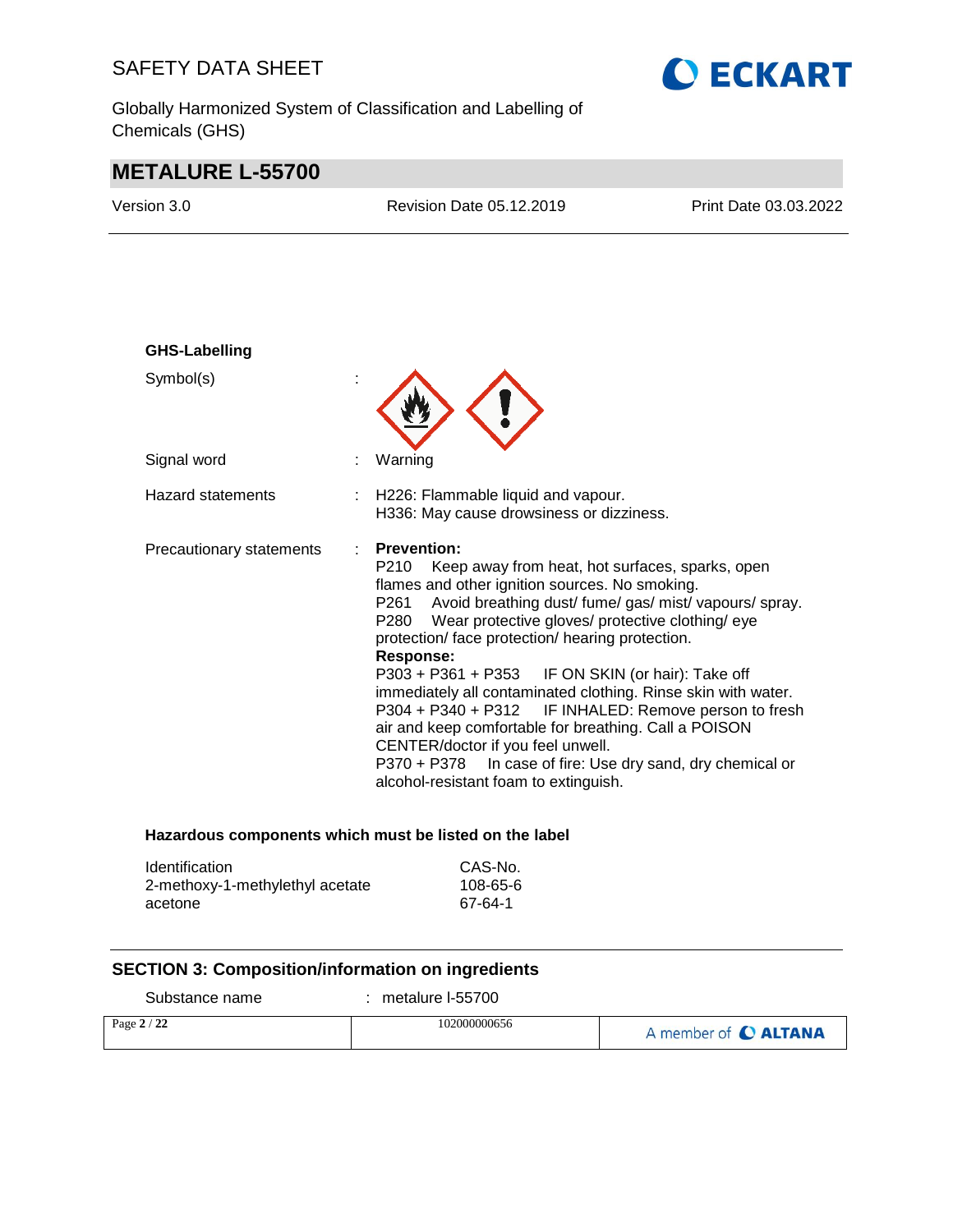Globally Harmonized System of Classification and Labelling of Chemicals (GHS)

# **METALURE L-55700**

Version 3.0 Revision Date 05.12.2019 Print Date 03.03.2022

Substance No. **:** : :

### **Hazardous components**

| Chemical name                   | CAS-No.<br>EINECS-No.  | Classification and<br>labelling                                                                            | Concentration <sup>[%]</sup> |
|---------------------------------|------------------------|------------------------------------------------------------------------------------------------------------|------------------------------|
| 2-methoxy-1-methylethyl acetate | 108-65-6<br>203-603-9  | Flam. Liq.;3;H226<br>STOT SE;3;H336                                                                        | $50 - 100$                   |
| aluminium powder (stabilised)   | 7429-90-5<br>231-072-3 | Flam. Sol.:1:H228                                                                                          | $10 - 20$                    |
| acetone                         | 67-64-1<br>200-662-2   | Flam. Liq.;2;H225<br>Acute Tox.;5;H303<br>Acute Tox.;5;H313<br>Eye Irrit.; $2A$ ; $H319$<br>STOT SE;3;H336 | $1 - 10$                     |

For the full text of the H-Statements mentioned in this Section, see Section 16.

### **SECTION 4: First aid measures**

### **4.1 Description of first aid measures**

| Page 3 / 22    |                         | 102000000656                                                                                                       | A member of C ALTANA |
|----------------|-------------------------|--------------------------------------------------------------------------------------------------------------------|----------------------|
|                | In case of skin contact | : Wash off immediately with soap and plenty of water.                                                              |                      |
| If inhaled     |                         | : If unconscious, place in recovery position and seek medical<br>advice.<br>If symptoms persist, call a physician. |                      |
|                |                         | Move out of dangerous area.                                                                                        |                      |
| General advice |                         | $\therefore$ Move the victim to fresh air.<br>Do not leave the victim unattended.                                  |                      |

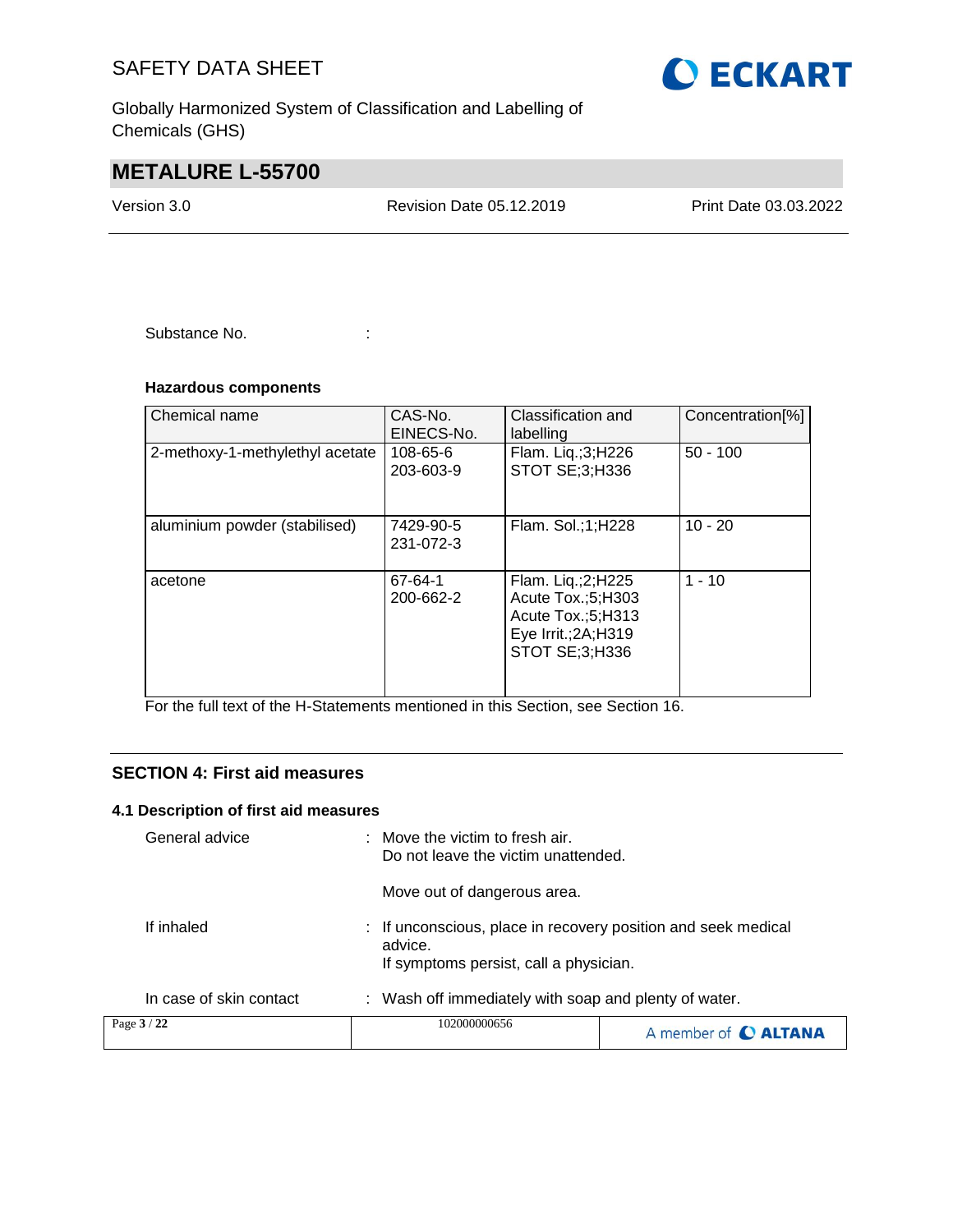Globally Harmonized System of Classification and Labelling of Chemicals (GHS)



# **METALURE L-55700**

| Version 3.0            | Revision Date 05.12.2019                                                                                                                                                        | Print Date 03.03.2022 |
|------------------------|---------------------------------------------------------------------------------------------------------------------------------------------------------------------------------|-----------------------|
|                        |                                                                                                                                                                                 |                       |
|                        |                                                                                                                                                                                 |                       |
|                        | If on skin, rinse well with water.<br>If on clothes, remove clothes.                                                                                                            |                       |
| In case of eye contact | : Immediately flush eye(s) with plenty of water.                                                                                                                                |                       |
|                        | Flush eyes with water as a precaution.<br>Remove contact lenses.<br>Keep eye wide open while rinsing.<br>If eye irritation persists, consult a specialist.                      |                       |
| If swallowed           | : Keep respiratory tract clear.<br>Do not give milk or alcoholic beverages.<br>Never give anything by mouth to an unconscious person.<br>If symptoms persist, call a physician. |                       |

#### **4.2 Most important symptoms and effects, both acute and delayed**

This information is not available.

### **4.3 Indication of any immediate medical attention and special treatment needed**

This information is not available.

### **SECTION 5: Firefighting measures**

### **5.1 Extinguishing media**

| Suitable extinguishing media      | : Dry sand, ABC powder, Foam |
|-----------------------------------|------------------------------|
| Unsuitable extinguishing<br>media | : High volume water jet      |

### **5.2 Special hazards arising from the substance or mixture**

| Specific hazards during | : Do not allow run-off from fire fighting to enter drains or water |
|-------------------------|--------------------------------------------------------------------|
| firefighting            | courses.                                                           |

### **5.3 Advice for firefighters**

| $\sqrt{2}$<br>Page 4 / 22 | 102000000656 | A member of <b>C ALTANA</b> |
|---------------------------|--------------|-----------------------------|
|---------------------------|--------------|-----------------------------|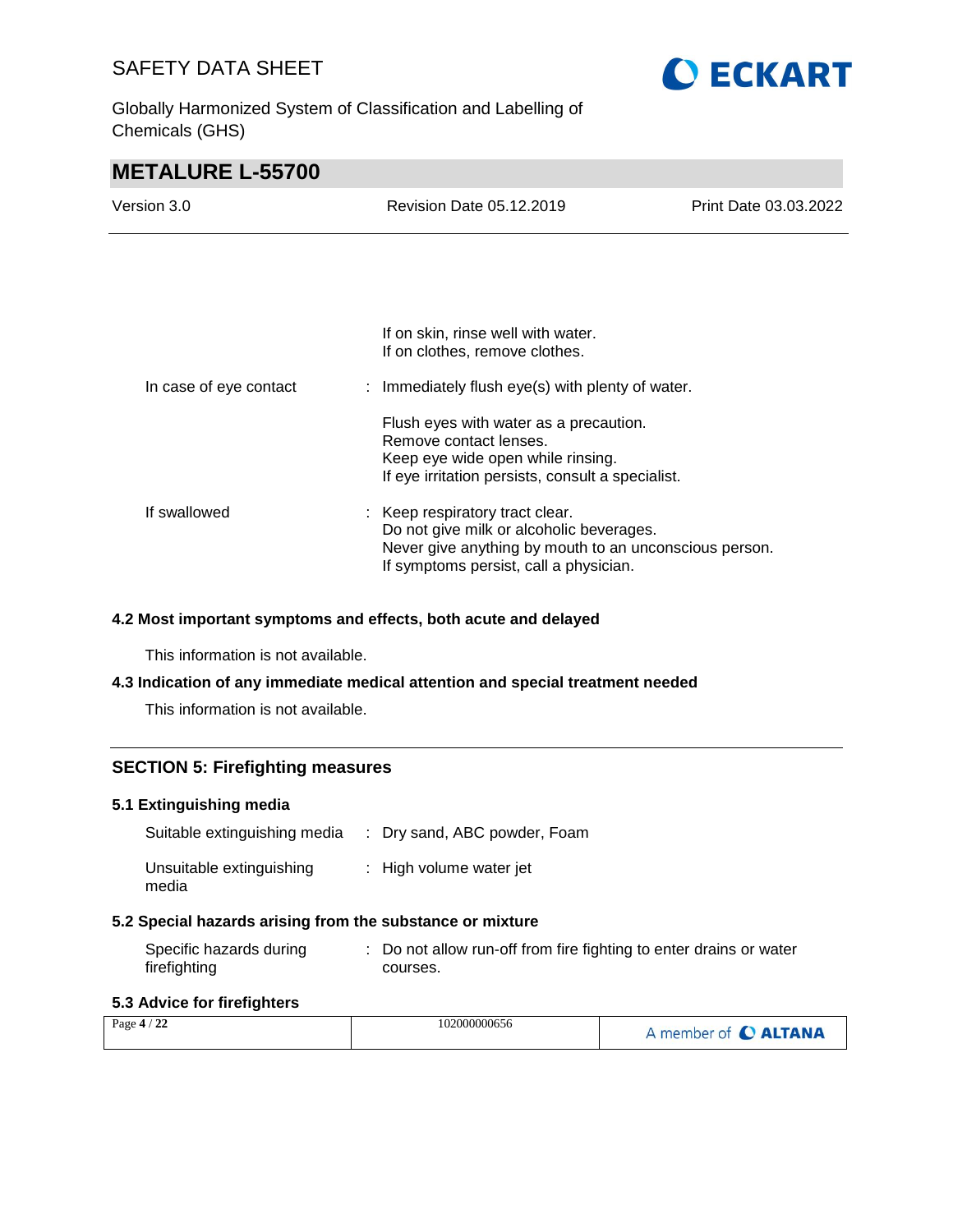Globally Harmonized System of Classification and Labelling of Chemicals (GHS)



# **METALURE L-55700**

| Version 3.0                                      |  | Revision Date 05.12.2019                                                                                                                                                                                                                                                                                                           | Print Date 03.03.2022 |  |
|--------------------------------------------------|--|------------------------------------------------------------------------------------------------------------------------------------------------------------------------------------------------------------------------------------------------------------------------------------------------------------------------------------|-----------------------|--|
|                                                  |  |                                                                                                                                                                                                                                                                                                                                    |                       |  |
| Special protective equipment<br>for firefighters |  | : Wear self-contained breathing apparatus for firefighting if<br>necessary.                                                                                                                                                                                                                                                        |                       |  |
| Further information                              |  | : Collect contaminated fire extinguishing water separately. This<br>must not be discharged into drains. Fire residues and<br>contaminated fire extinguishing water must be disposed of in<br>accordance with local regulations. For safety reasons in case<br>of fire, cans should be stored separately in closed<br>containments. |                       |  |

### **SECTION 6: Accidental release measures**

### **6.1 Personal precautions, protective equipment and emergency procedures**

| Page 5 / 22                                               | 102000000656                                                                                                                                                                                                                                                                         | A member of C ALTANA |  |
|-----------------------------------------------------------|--------------------------------------------------------------------------------------------------------------------------------------------------------------------------------------------------------------------------------------------------------------------------------------|----------------------|--|
|                                                           | acid binder, universal binder, sawdust).<br>Contain spillage, and then collect with non-combustible<br>absorbent material, (e.g. sand, earth, diatomaceous earth,<br>vermiculite) and place in container for disposal according to<br>local / national regulations (see section 13). |                      |  |
| Methods for cleaning up                                   | : Use mechanical handling equipment.<br>Soak up with inert absorbent material (e.g. sand, silica gel,                                                                                                                                                                                |                      |  |
| 6.3 Methods and materials for containment and cleaning up |                                                                                                                                                                                                                                                                                      |                      |  |
| Environmental precautions                                 | : Prevent product from entering drains.<br>Prevent further leakage or spillage if safe to do so.<br>If the product contaminates rivers and lakes or drains inform<br>respective authorities.                                                                                         |                      |  |
| <b>6.2 Environmental precautions</b>                      |                                                                                                                                                                                                                                                                                      |                      |  |
| Personal precautions                                      | : Evacuate personnel to safe areas.<br>Remove all sources of ignition.<br>Evacuate personnel to safe areas.<br>Beware of vapours accumulating to form explosive<br>concentrations. Vapours can accumulate in low areas.                                                              |                      |  |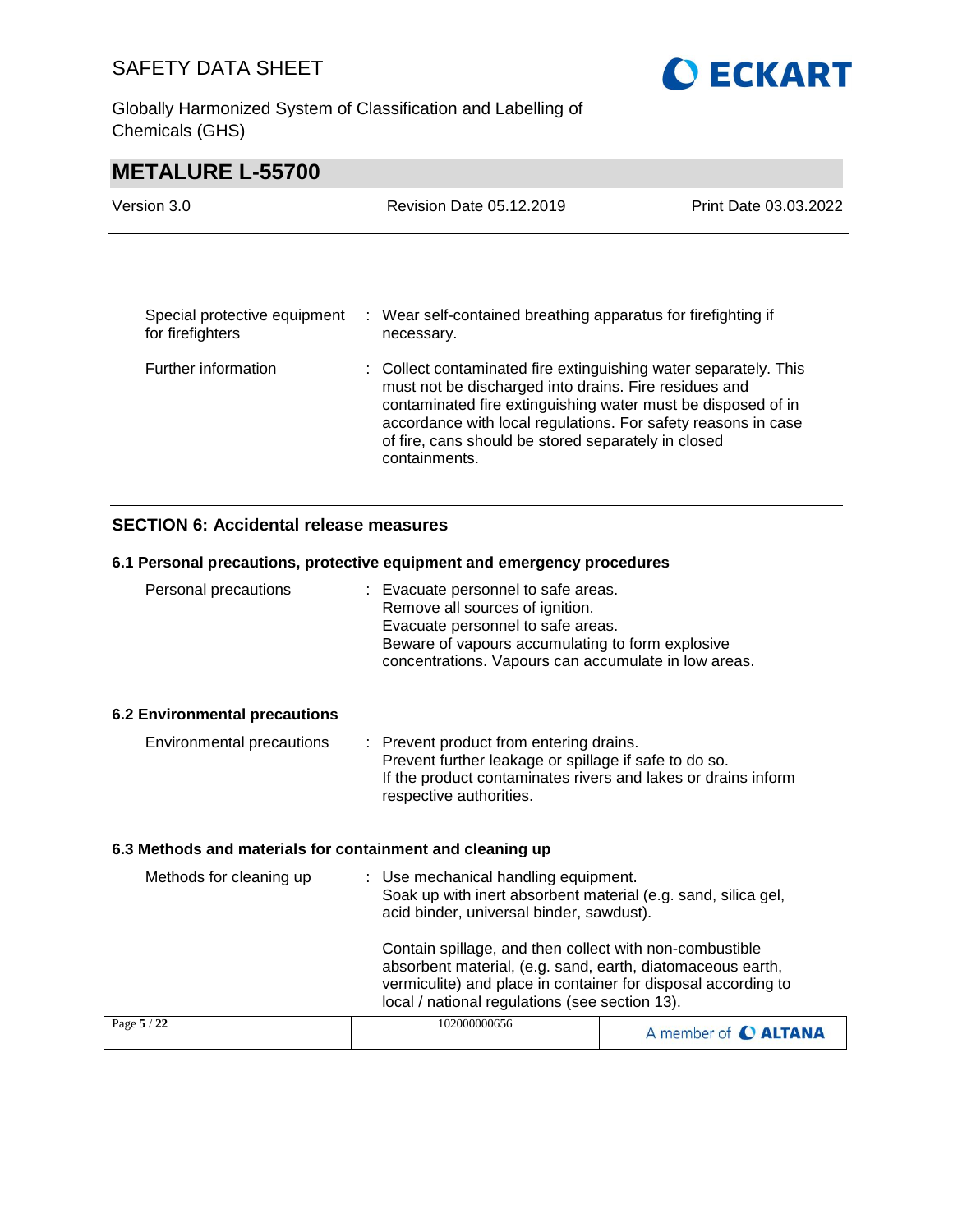Globally Harmonized System of Classification and Labelling of Chemicals (GHS)



# **METALURE L-55700**

Version 3.0 Revision Date 05.12.2019 Print Date 03.03.2022

Do not flush with water.

### **6.4 Reference to other sections**

For personal protection see section 8.

### **SECTION 7: Handling and storage**

### **7.1 Precautions for safe handling**

| Advice on safe handling                                          | Avoid formation of aerosol. For personal protection see<br>section 8. Smoking, eating and drinking should be prohibited<br>in the application area. Take precautionary measures against<br>static discharges. Provide sufficient air exchange and/or<br>exhaust in work rooms. Open drum carefully as content may<br>be under pressure. Dispose of rinse water in accordance with<br>local and national regulations.          |                      |
|------------------------------------------------------------------|-------------------------------------------------------------------------------------------------------------------------------------------------------------------------------------------------------------------------------------------------------------------------------------------------------------------------------------------------------------------------------------------------------------------------------|----------------------|
| Advice on protection against<br>fire and explosion               | : Do not spray on a naked flame or any incandescent material.<br>Take necessary action to avoid static electricity discharge<br>(which might cause ignition of organic vapours). Keep away<br>from open flames, hot surfaces and sources of ignition.                                                                                                                                                                         |                      |
| Hygiene measures                                                 | : Wash hands before breaks and at the end of workday.                                                                                                                                                                                                                                                                                                                                                                         |                      |
| 7.2 Conditions for safe storage, including any incompatibilities |                                                                                                                                                                                                                                                                                                                                                                                                                               |                      |
| Requirements for storage<br>areas and containers                 | : Earthing of containers and apparatuses is essential. Reaction<br>with water liberates extremely flammable gas (hydrogen) Take<br>measures to prevent the build up of electrostatic charge. Use<br>explosion-proof equipment. Store in original container. Keep<br>containers tightly closed in a cool, well-ventilated place. Keep<br>away from sources of ignition - No smoking. Keep container<br>closed when not in use. |                      |
|                                                                  | No smoking. Keep container tightly closed in a dry and well-<br>ventilated place. Containers which are opened must be<br>carefully resealed and kept upright to prevent leakage.<br>Observe label precautions. Electrical installations / working                                                                                                                                                                             |                      |
| Page 6 / 22                                                      | 102000000656                                                                                                                                                                                                                                                                                                                                                                                                                  | A member of C ALTANA |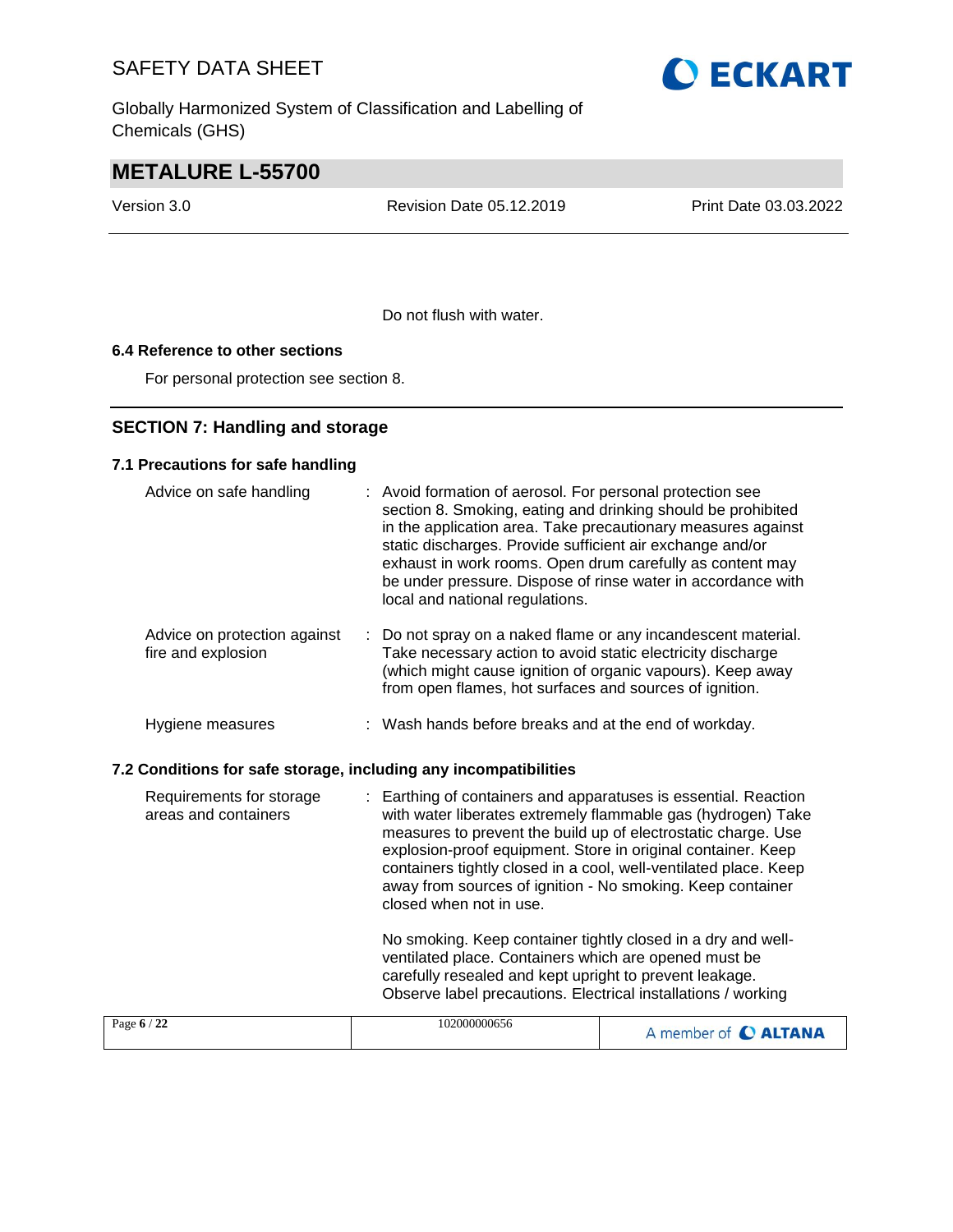Globally Harmonized System of Classification and Labelling of Chemicals (GHS)



# **METALURE L-55700**

| Version 3.0                                  | <b>Revision Date 05.12.2019</b>                                                                                                                                                                                                                                                                 | Print Date 03.03.2022 |
|----------------------------------------------|-------------------------------------------------------------------------------------------------------------------------------------------------------------------------------------------------------------------------------------------------------------------------------------------------|-----------------------|
|                                              |                                                                                                                                                                                                                                                                                                 |                       |
|                                              | materials must comply with the technological safety<br>standards.                                                                                                                                                                                                                               |                       |
| Further information on<br>storage conditions | : Protect from humidity and water.                                                                                                                                                                                                                                                              |                       |
| Advice on common storage                     | : Do not store near acids. Do not store together with oxidizing<br>and self-igniting products. Never allow product to get in<br>contact with water during storage. Keep away from oxidizing<br>agents, strongly alkaline and strongly acid materials in order to<br>avoid exothermic reactions. |                       |
| Other data                                   | No decomposition if stored and applied as directed.                                                                                                                                                                                                                                             |                       |

### **7.3 Specific end use(s)**

This information is not available.

### **SECTION 8: Exposure controls/personal protection**

### **8.1 Control parameters**

### **Germany:**

|             | Components                             | CAS-No.  | Value type<br>(Form of<br>exposure)                                            | Control<br>parameters | Update     | <b>Basis</b>         |
|-------------|----------------------------------------|----------|--------------------------------------------------------------------------------|-----------------------|------------|----------------------|
|             | 2-methoxy-1-<br>methylethyl<br>acetate | 108-65-6 | <b>TWA</b>                                                                     | 50 ppm<br>275 mg/m3   | 2000-06-16 | 2000/39/EC           |
|             | Further information                    |          | Identifies the possibility of significant uptake through the<br>skinIndicative |                       |            |                      |
|             | 2-methoxy-1-<br>methylethyl<br>acetate | 108-65-6 | <b>STEL</b>                                                                    | 100 ppm<br>550 mg/m3  | 2000-06-16 | 2000/39/EC           |
|             | Further information                    |          | Identifies the possibility of significant uptake through the<br>skinIndicative |                       |            |                      |
| Page 7 / 22 |                                        |          |                                                                                | 102000000656          |            | A member of C ALTANA |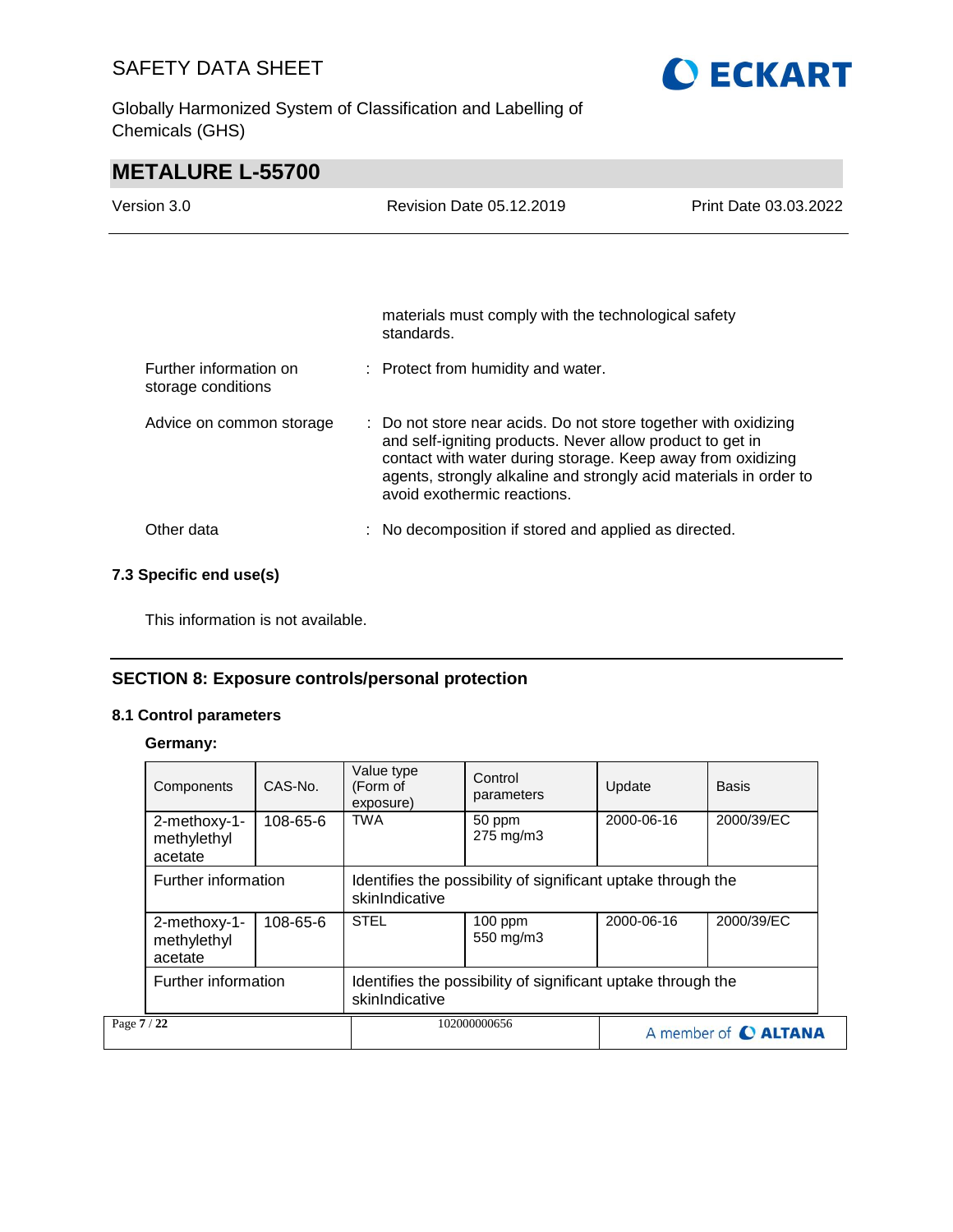

Globally Harmonized System of Classification and Labelling of Chemicals (GHS)

# **METALURE L-55700**

Version 3.0 Revision Date 05.12.2019 Print Date 03.03.2022

| 2-methoxy-1-<br>methylethyl<br>acetate     | 108-65-6  | <b>AGW</b>                                                                                                                                                                                                                                                                                                                                           | 50 ppm<br>270 mg/m3    | 2006-01-01 | DE TRGS 900 |  |  |
|--------------------------------------------|-----------|------------------------------------------------------------------------------------------------------------------------------------------------------------------------------------------------------------------------------------------------------------------------------------------------------------------------------------------------------|------------------------|------------|-------------|--|--|
| Peak-limit: excursion<br>factor (category) |           | 1; (1)                                                                                                                                                                                                                                                                                                                                               |                        |            |             |  |  |
| Further information                        |           | Senate commission for the review of compounds at the work<br>place dangerous for the health (MAK-commission). European<br>Union (The EU has established a limit value: deviations in value<br>and peak limit are possible) When there is compliance with the<br>OEL and biological tolerance values, there is no risk of harming<br>the unborn child |                        |            |             |  |  |
| aluminium<br>powder<br>(stabilised)        | 7429-90-5 | <b>AGW</b> (Inhalable<br>fraction)                                                                                                                                                                                                                                                                                                                   | $10$ mg/m $3$          | 2014-04-02 | DE TRGS 900 |  |  |
| Peak-limit: excursion<br>factor (category) |           | 2; (II)                                                                                                                                                                                                                                                                                                                                              |                        |            |             |  |  |
| Further information                        |           | Commission for dangerous substances Senate commission for the<br>review of compounds at the work place dangerous for the health<br>(MAK-commission).                                                                                                                                                                                                 |                        |            |             |  |  |
| aluminium<br>powder<br>(stabilised)        | 7429-90-5 | <b>AGW</b> (Alveolate<br>fraction)                                                                                                                                                                                                                                                                                                                   | 1,25 mg/m3             | 2014-04-02 | DE TRGS 900 |  |  |
| Peak-limit: excursion<br>factor (category) |           | 2; (II)                                                                                                                                                                                                                                                                                                                                              |                        |            |             |  |  |
| Further information                        |           | Commission for dangerous substancesSenate commission for the<br>review of compounds at the work place dangerous for the health<br>(MAK-commission).                                                                                                                                                                                                  |                        |            |             |  |  |
| acetone                                    | 67-64-1   | <b>TWA</b>                                                                                                                                                                                                                                                                                                                                           | 500 ppm<br>1 210 mg/m3 | 2000-06-16 | 2000/39/EC  |  |  |
| Further information                        |           | Indicative                                                                                                                                                                                                                                                                                                                                           |                        |            |             |  |  |
| acetone                                    | 67-64-1   | <b>AGW</b>                                                                                                                                                                                                                                                                                                                                           | 500 ppm<br>1 200 mg/m3 | 2015-03-02 | DE TRGS 900 |  |  |
| Peak-limit: excursion<br>factor (category) |           | 2; (1)                                                                                                                                                                                                                                                                                                                                               |                        |            |             |  |  |

| Page 8<br>$\overline{a}$<br>-44 | 102000000656 | $\mathcal{L}$<br><b>C ALTANA</b><br>member of |
|---------------------------------|--------------|-----------------------------------------------|
|---------------------------------|--------------|-----------------------------------------------|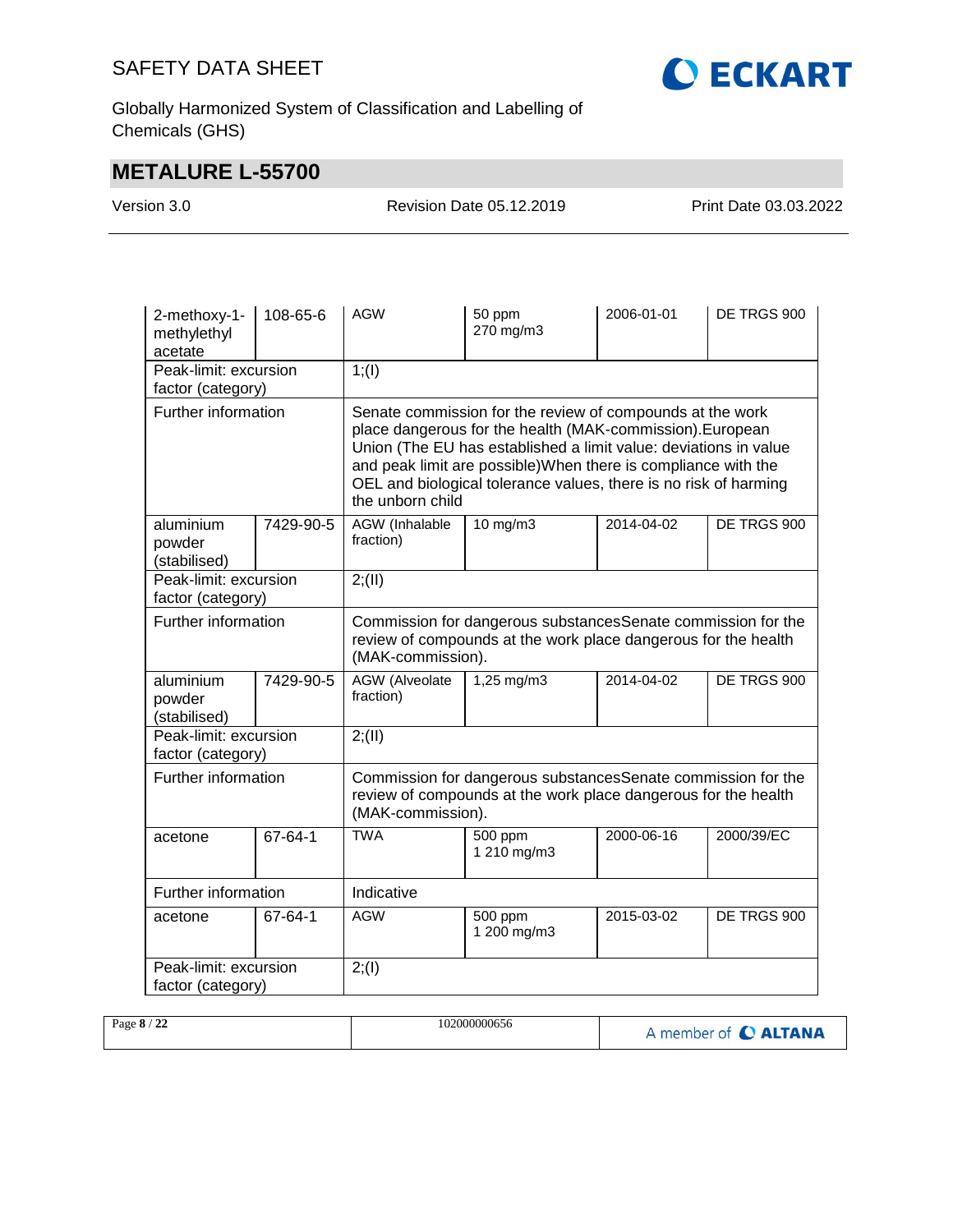Globally Harmonized System of Classification and Labelling of Chemicals (GHS)

# **METALURE L-55700**

| Version 3.0 | Revision Date 05.12.2019 | Print Date 03.03.2022 |
|-------------|--------------------------|-----------------------|
|             |                          |                       |

Further information Commission for dangerous substancesSenate commission for the review of compounds at the work place dangerous for the health (MAK-commission).European Union (The EU has established a limit value: deviations in value and peak limit are possible)When there is compliance with the OEL and biological tolerance values, there is no risk of harming the unborn child

### **United States of America (USA):**

|             | Components                             | CAS-No.   | Value type<br>(Form of<br>exposure) | Control<br>parameters                  | Update     | <b>Basis</b>                |
|-------------|----------------------------------------|-----------|-------------------------------------|----------------------------------------|------------|-----------------------------|
|             | 2-methoxy-1-<br>methylethyl<br>acetate | 108-65-6  | <b>TWA</b>                          | 50 ppm                                 | 2008-01-01 |                             |
|             | 2-methoxy-1-<br>methylethyl<br>acetate | 108-65-6  | PEL                                 | 100 ppm<br>541 mg/m3                   | 2014-11-26 |                             |
|             | 2-methoxy-1-<br>methylethyl<br>acetate | 108-65-6  | <b>STEL</b>                         | 150 ppm<br>811 mg/m3                   | 2014-11-26 |                             |
|             | aluminium<br>powder<br>(stabilised)    | 7429-90-5 | TWA (total dust)                    | 50 Million particles<br>per cubic foot | 2012-07-01 |                             |
|             | aluminium<br>powder<br>(stabilised)    | 7429-90-5 | <b>TWA</b><br>(Respirable)          | $5$ mg/m $3$                           | 2013-10-08 |                             |
|             | aluminium<br>powder<br>(stabilised)    | 7429-90-5 | TWA (total dust)                    | $15 \text{ mg/m}$                      | 2012-07-01 |                             |
|             | aluminium<br>powder<br>(stabilised)    | 7429-90-5 | TWA (total)                         | 10 mg/m3                               | 2013-10-08 |                             |
|             | aluminium<br>powder<br>(stabilised)    | 7429-90-5 | TWA (respirable<br>fraction)        | $5$ mg/m $3$                           | 2012-07-01 |                             |
|             | aluminium<br>powder<br>(stabilised)    | 7429-90-5 | TWA (respirable<br>fraction)        | 15 Million particles<br>per cubic foot | 2012-07-01 |                             |
| Page 9 / 22 |                                        |           |                                     | 102000000656                           |            | A member of <b>C ALTANA</b> |

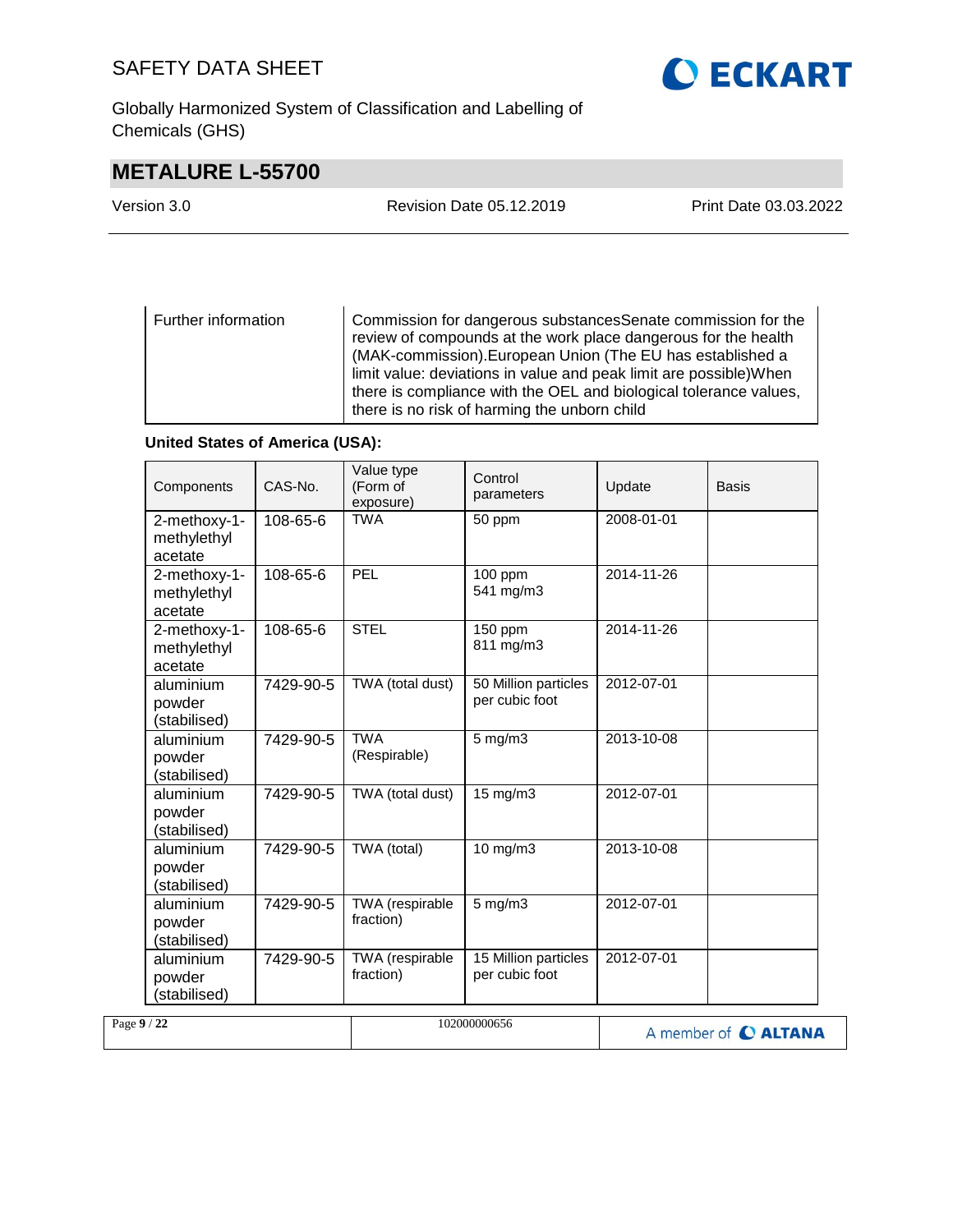

Globally Harmonized System of Classification and Labelling of Chemicals (GHS)

# **METALURE L-55700**

Version 3.0 Revision Date 05.12.2019 Print Date 03.03.2022

|              | aluminium<br>powder<br>(stabilised) | 7429-90-5 | PEL (Total dust)                       | 10 mg/m3          | 2014-11-26 |                      |
|--------------|-------------------------------------|-----------|----------------------------------------|-------------------|------------|----------------------|
|              | aluminium<br>powder<br>(stabilised) | 7429-90-5 | PEL (respirable<br>dust fraction)      | $5$ mg/m $3$      | 2014-11-26 |                      |
|              | aluminium<br>powder<br>(stabilised) | 7429-90-5 | <b>TWA</b><br>(Respirable<br>fraction) | 1 $mg/m3$         | 2008-01-01 |                      |
|              | aluminium<br>powder<br>(stabilised) | 7429-90-5 | <b>TWA</b>                             | $5$ mg/m $3$      | 2005-09-01 |                      |
|              | aluminium<br>powder<br>(stabilised) | 7429-90-5 | TWA (Total)                            | $15 \text{ mg/m}$ | 1989-01-19 |                      |
|              | aluminium<br>powder<br>(stabilised) | 7429-90-5 | <b>TWA</b><br>(Respirable<br>fraction) | $5$ mg/m $3$      | 1989-01-19 |                      |
|              | aluminium<br>powder<br>(stabilised) | 7429-90-5 | TWA (total dust)                       | 15 mg/m3          | 2011-07-01 |                      |
|              | aluminium<br>powder<br>(stabilised) | 7429-90-5 | <b>TWA</b> (respirable<br>fraction)    | $5$ mg/m $3$      | 2011-07-01 |                      |
|              | aluminium<br>powder<br>(stabilised) | 7429-90-5 | <b>TWA</b> (Total<br>dust)             | $15 \text{ mg/m}$ | 1989-01-19 |                      |
|              | aluminium<br>powder<br>(stabilised) | 7429-90-5 | TWA (respirable<br>dust fraction)      | $5 \text{ mg/m}$  | 1989-01-19 |                      |
|              | aluminium<br>powder<br>(stabilised) | 7429-90-5 | TWA (welding<br>fumes)                 | $5 \text{ mg/m}$  | 2013-10-08 |                      |
|              | aluminium<br>powder<br>(stabilised) | 7429-90-5 | TWA (pyro<br>powders)                  | $5$ mg/m $3$      | 2013-10-08 |                      |
|              | aluminium<br>powder                 | 7429-90-5 | <b>TWA</b><br>(Respirable<br>fraction) | 1 $mg/m3$         | 2013-03-01 |                      |
| Page 10 / 22 |                                     |           |                                        | 102000000656      |            | A member of C ALTANA |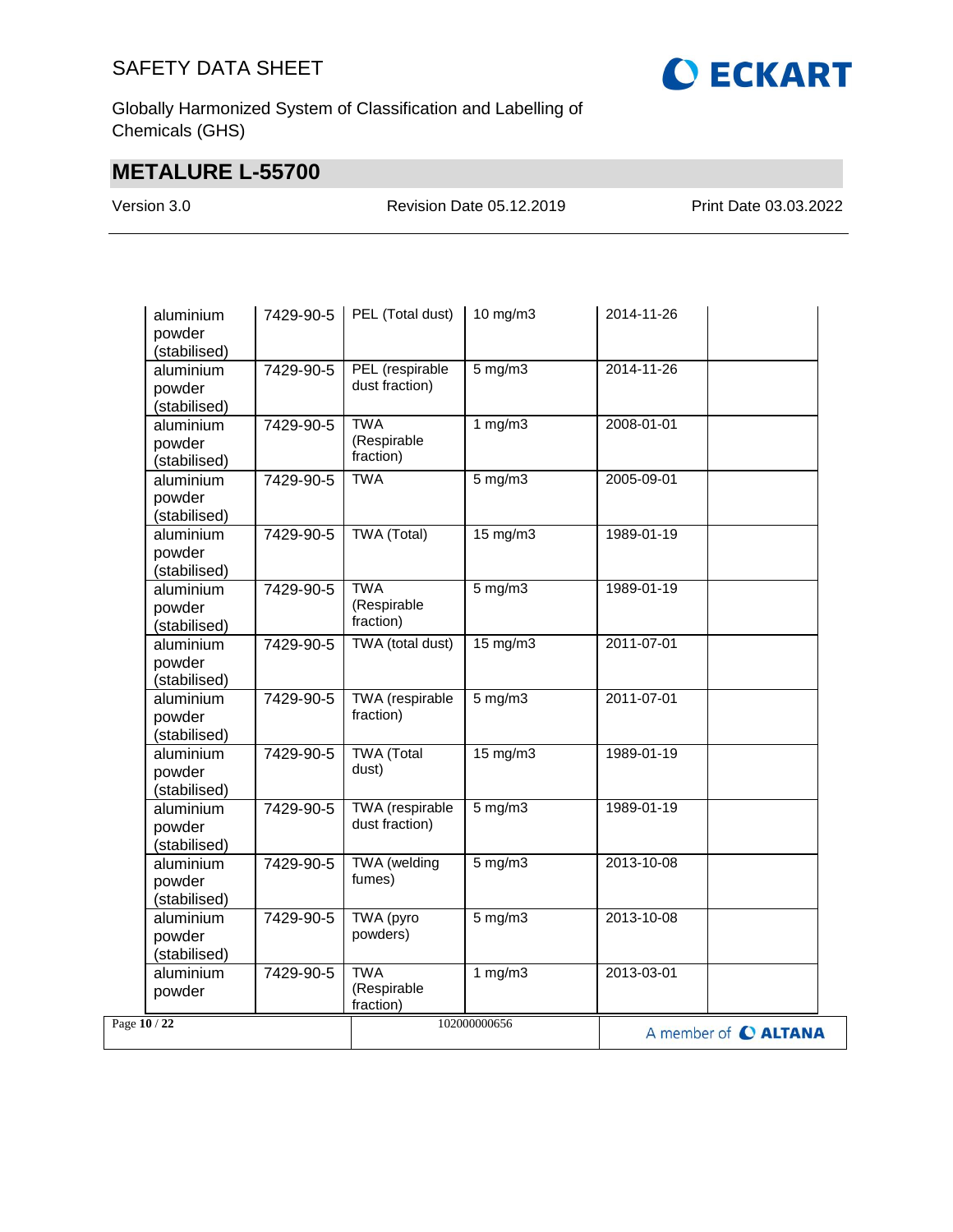

Globally Harmonized System of Classification and Labelling of Chemicals (GHS)

# **METALURE L-55700**

Version 3.0 Revision Date 05.12.2019 Print Date 03.03.2022

| (stabilised) |               |                    |              |                  |  |
|--------------|---------------|--------------------|--------------|------------------|--|
| aluminium    | 7429-90-5     | <b>TWA (Fumes)</b> | $5$ mg/m $3$ | 1989-01-19       |  |
| powder       |               |                    |              |                  |  |
| (stabilised) |               |                    |              |                  |  |
| aluminium    | 7429-90-5     | PEL (Welding       | $5$ mg/m $3$ | $2017 - 10 - 02$ |  |
| powder       |               | fumes)             |              |                  |  |
| (stabilised) |               |                    |              |                  |  |
| aluminium    | 7429-90-5     | PEL (Pyro          | $5$ mg/m $3$ | 2017-10-02       |  |
| powder       |               | powders)           |              |                  |  |
| (stabilised) |               |                    |              |                  |  |
| acetone      | 67-64-1       | <b>TWA</b>         | 250 ppm      | 2016-03-01       |  |
|              |               |                    |              |                  |  |
| acetone      | 67-64-1       | <b>STEL</b>        | 500 ppm      | 2016-03-01       |  |
|              |               |                    |              |                  |  |
| acetone      | 67-64-1       | <b>TWA</b>         | 250 ppm      | 2013-10-08       |  |
|              |               |                    | 590 mg/m3    |                  |  |
|              |               |                    |              |                  |  |
| acetone      | 67-64-1       | <b>TWA</b>         | 1 000 ppm    | 1997-08-04       |  |
|              |               |                    | 2 400 mg/m3  |                  |  |
|              |               |                    |              |                  |  |
| acetone      | 67-64-1       | <b>TWA</b>         | 750 ppm      | 1989-01-19       |  |
|              |               |                    | 1 800 mg/m3  |                  |  |
|              |               |                    |              |                  |  |
| acetone      | 67-64-1       | <b>STEL</b>        | 1 000 ppm    | 1989-01-19       |  |
|              |               |                    | 2 400 mg/m3  |                  |  |
|              | 67-64-1       | <b>STEL</b>        | 750 ppm      | 2014-11-26       |  |
| acetone      |               |                    | 1780 mg/m3   |                  |  |
|              |               |                    |              |                  |  |
| acetone      | $67 - 64 - 1$ | $\mathsf{C}$       | 3 000 ppm    | 2014-11-26       |  |
|              |               |                    |              |                  |  |
| acetone      | 67-64-1       | PEL                | 500 ppm      | 2014-11-26       |  |
|              |               |                    | 1 200 mg/m3  |                  |  |
|              |               |                    |              |                  |  |
|              |               |                    |              |                  |  |

### **8.2 Exposure controls**

### **Personal protective equipment**

| Page 11 / 22 | 102000000656 | A member of C ALTANA |
|--------------|--------------|----------------------|
|              |              |                      |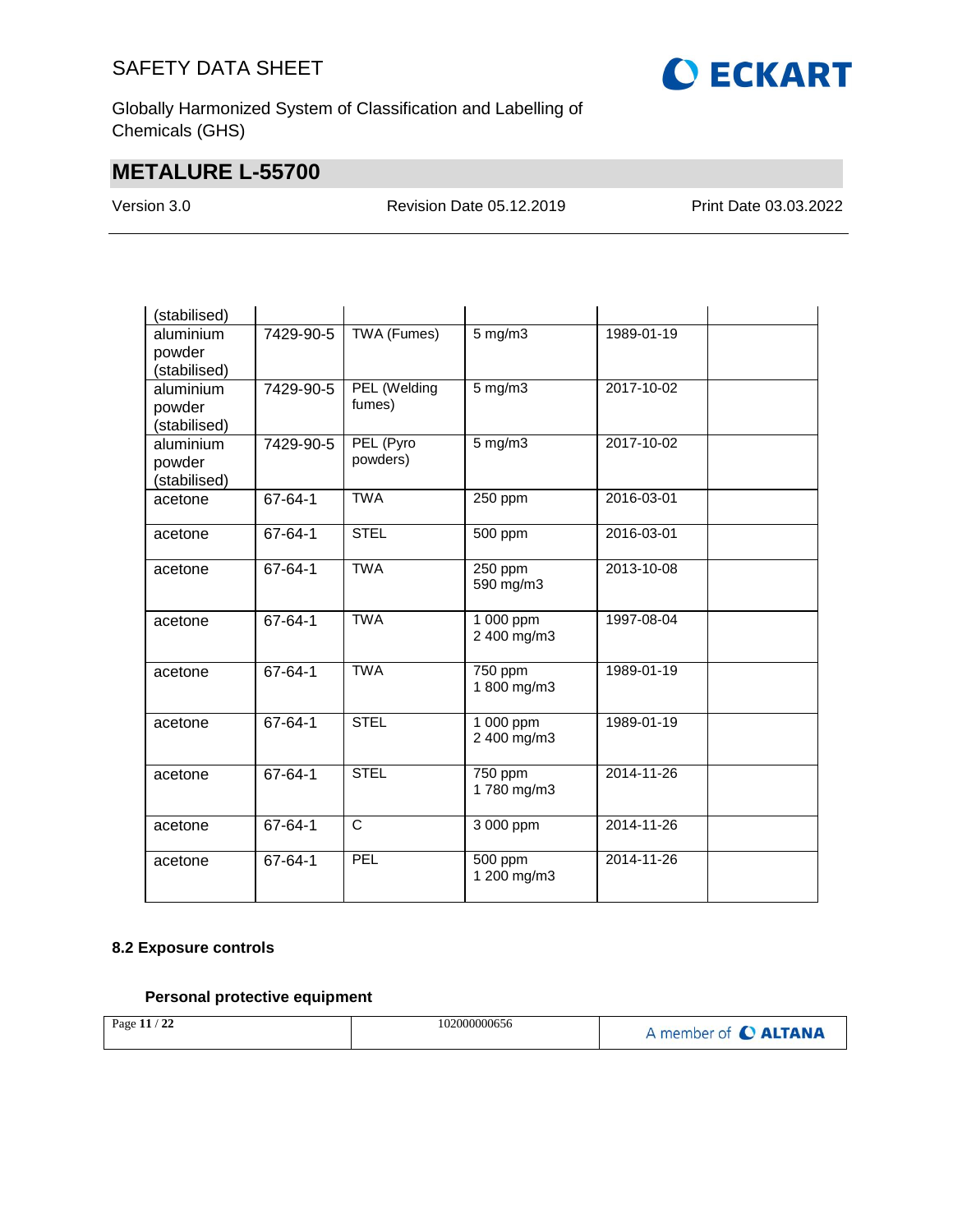**O ECKART** 

Globally Harmonized System of Classification and Labelling of Chemicals (GHS)

# **METALURE L-55700**

| Version 3.0              |   | Revision Date 05.12.2019                                                                                                                                                                                                                                                                           | Print Date 03.03.2022 |
|--------------------------|---|----------------------------------------------------------------------------------------------------------------------------------------------------------------------------------------------------------------------------------------------------------------------------------------------------|-----------------------|
|                          |   |                                                                                                                                                                                                                                                                                                    |                       |
| Eye protection           | ÷ | Goggles                                                                                                                                                                                                                                                                                            |                       |
|                          |   | Safety glasses                                                                                                                                                                                                                                                                                     |                       |
| Hand protection          |   |                                                                                                                                                                                                                                                                                                    |                       |
| Material                 |   | Solvent-resistant gloves (butyl-rubber)                                                                                                                                                                                                                                                            |                       |
| Remarks                  |   | Take note of the information given by the producer concerning<br>permeability and break through times, and of special<br>workplace conditions (mechanical strain, duration of contact).                                                                                                            |                       |
|                          |   | The exact break through time can be obtained from the<br>protective glove producer and this has to be observed.                                                                                                                                                                                    |                       |
|                          |   | Please observe the instructions regarding permeability and<br>breakthrough time which are provided by the supplier of the<br>gloves. Also take into consideration the specific local<br>conditions under which the product is used, such as the<br>danger of cuts, abrasion, and the contact time. |                       |
|                          |   | Recommended preventive skin protection                                                                                                                                                                                                                                                             |                       |
|                          |   | Skin should be washed after contact.                                                                                                                                                                                                                                                               |                       |
|                          |   | The suitability for a specific workplace should be discussed<br>with the producers of the protective gloves.                                                                                                                                                                                       |                       |
|                          |   | The suitability for a specific workplace should be discussed<br>with the producers of the protective gloves.                                                                                                                                                                                       |                       |
| Skin and body protection |   | Choose body protection according to the amount and<br>concentration of the dangerous substance at the work place.                                                                                                                                                                                  |                       |
| Respiratory protection   |   | Use suitable breathing protection if workplace concentration<br>requires.                                                                                                                                                                                                                          |                       |

### **Environmental exposure controls**

| $\sim$<br>102000000656<br>Page $12$<br>- 44 | A member of C ALTANA |
|---------------------------------------------|----------------------|
|---------------------------------------------|----------------------|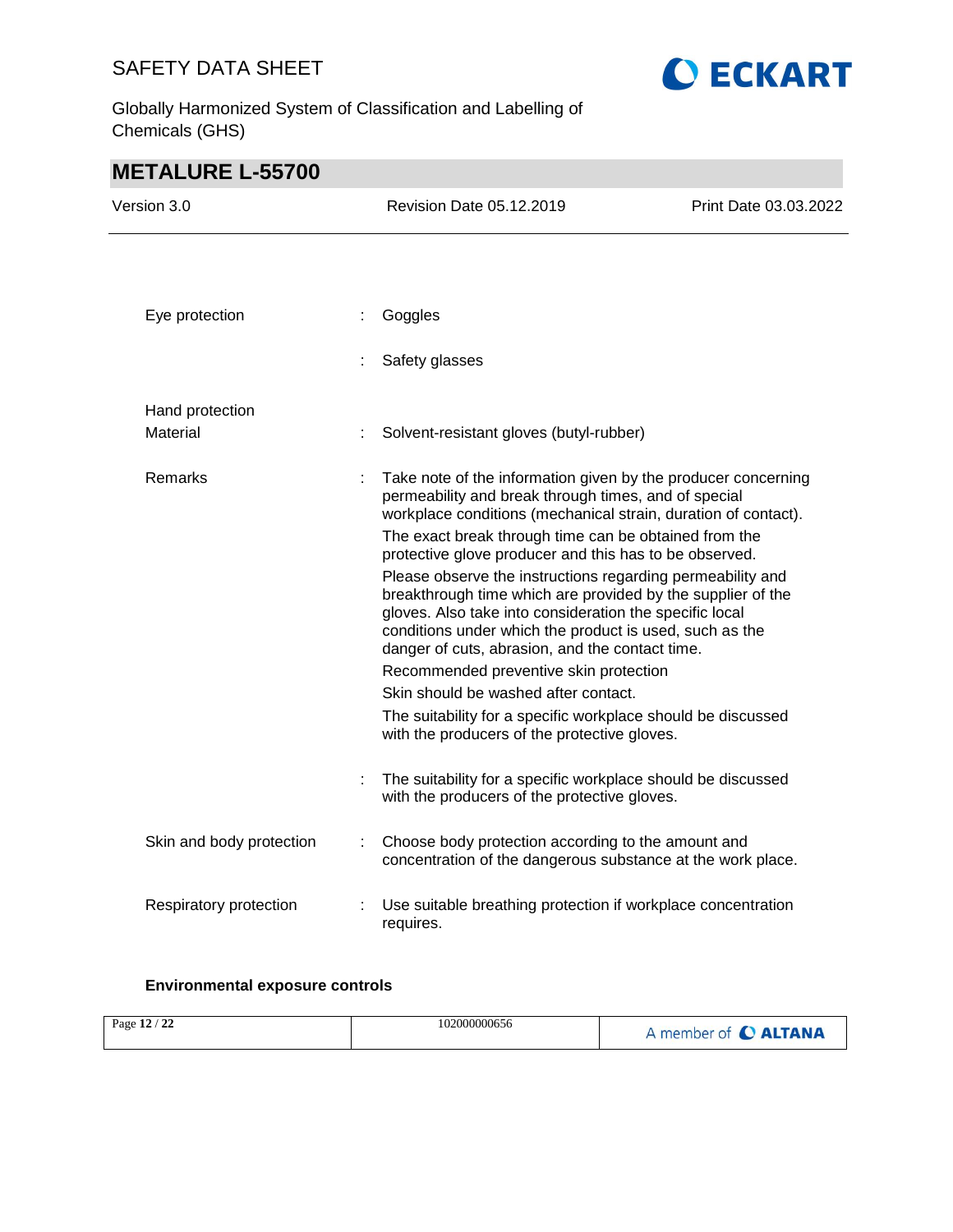

Globally Harmonized System of Classification and Labelling of Chemicals (GHS)

# **METALURE L-55700**

| Version 3.0    |   | Revision Date 05.12.2019                                                                         | Print Date 03.03.2022 |
|----------------|---|--------------------------------------------------------------------------------------------------|-----------------------|
|                |   |                                                                                                  |                       |
| General advice | ÷ |                                                                                                  |                       |
|                |   | : Prevent product from entering drains.<br>Prevent further leakage or spillage if safe to do so. |                       |
|                |   | If the product contaminates rivers and lakes or drains inform<br>respective authorities.         |                       |
| Water          | : | The product should not be allowed to enter drains, water<br>courses or the soil.                 |                       |
|                |   |                                                                                                  |                       |

### **SECTION 9: Physical and chemical properties**

### **9.1 Information on basic physical and chemical properties**

| : liquid            |
|---------------------|
| : silver            |
| : characteristic    |
| : No data available |
| : No data available |
| : 146 °C            |
| : 46 °C             |
|                     |
| No data available   |
| No data available   |
| : No data available |
| : No data available |
| : No data available |
|                     |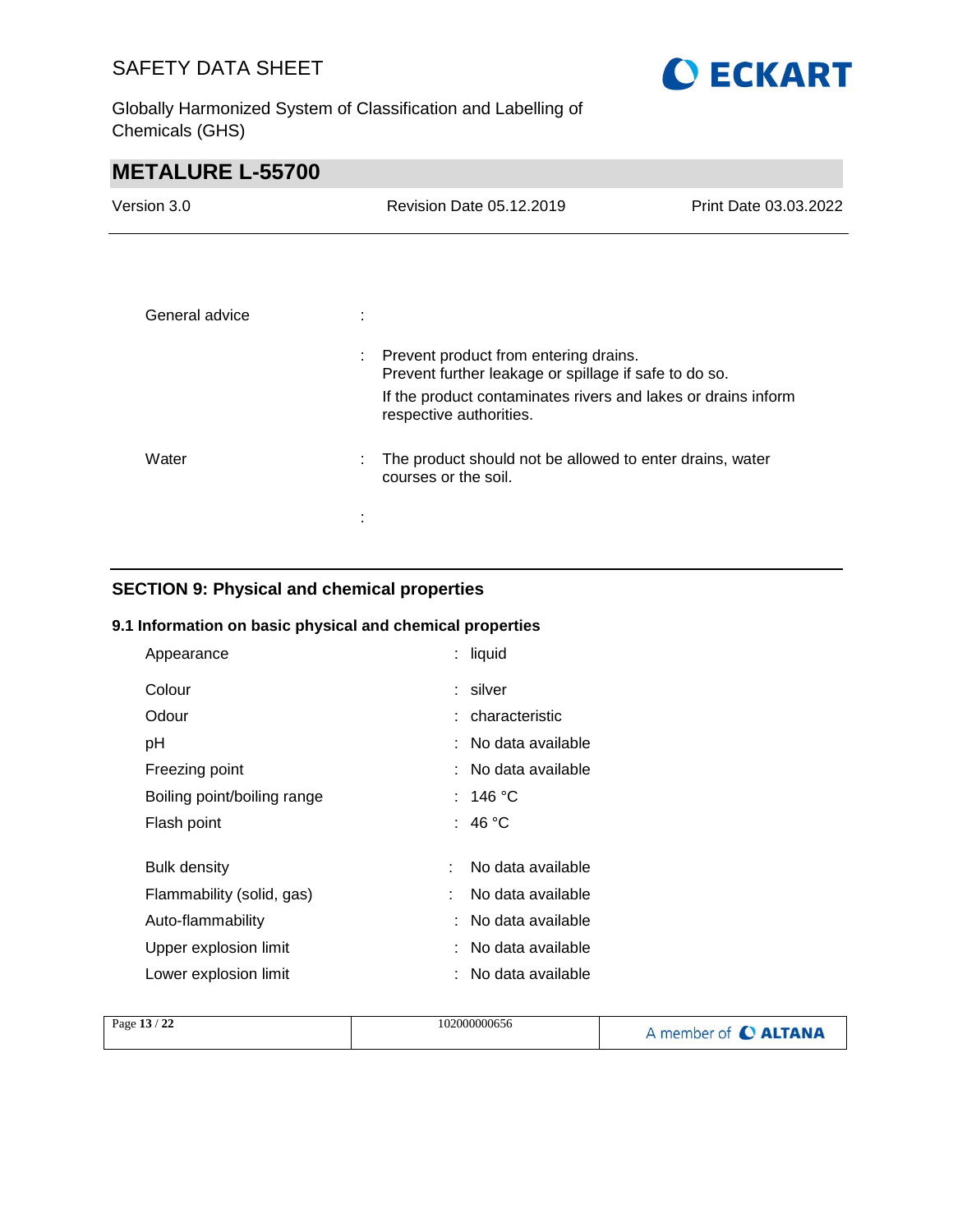Globally Harmonized System of Classification and Labelling of Chemicals (GHS)

# **METALURE L-55700**

| Version 3.0 | <b>Revision Date 05.12.2019</b> | Print Date 03.03.2022 |
|-------------|---------------------------------|-----------------------|
|             |                                 |                       |

**O ECKART** 

| Vapour pressure                        | $:$ No data available          |
|----------------------------------------|--------------------------------|
| Density                                | : $0,9$ g/cm3                  |
| Water solubility                       | : No data available            |
| Miscibility with water                 | $:$ immiscible                 |
| Solubility in other solvents           | : No data available            |
| Partition coefficient: n-octanol/water | $\therefore$ No data available |
| Ignition temperature                   | : No data available            |
| Thermal decomposition                  | $:$ No data available          |
| Viscosity, dynamic                     | : No data available            |
| Viscosity, kinematic                   | : No data available            |
| Flow time                              | : No data available            |

### **9.2 Other information**

No data available

### **SECTION 10: Stability and reactivity**

#### **10.1 Reactivity**

No decomposition if stored and applied as directed.

### **10.2 Chemical stability**

No decomposition if stored and applied as directed.

### **10.3 Possibility of hazardous reactions**

Hazardous reactions : Contact with acids and alkalis may release hydrogen.

Stable under recommended storage conditions.

Vapours may form explosive mixture with air.

| Page 14 / 22 | 102000000656 | A member of C ALTANA |
|--------------|--------------|----------------------|
|              |              |                      |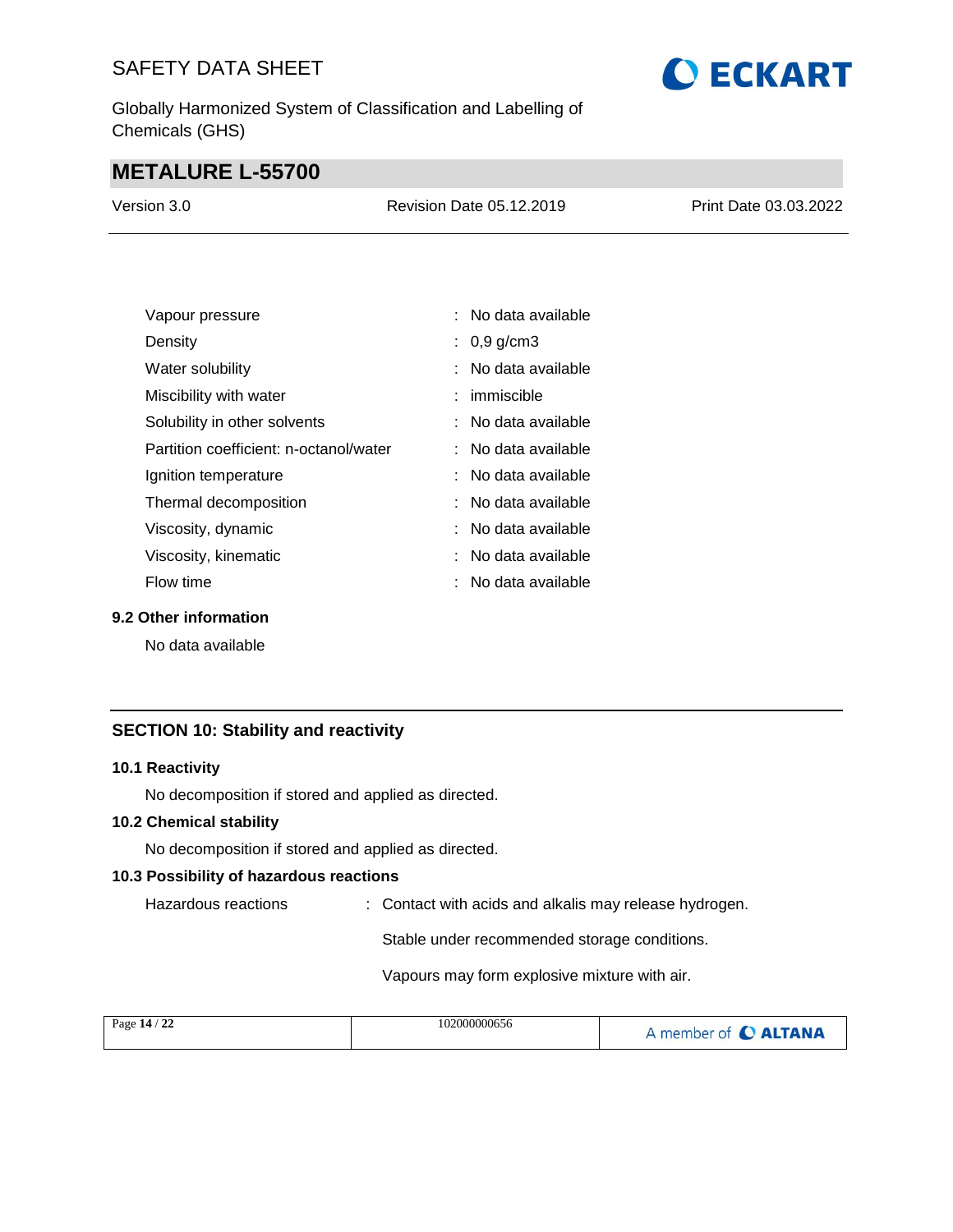Globally Harmonized System of Classification and Labelling of Chemicals (GHS)



| <b>METALURE L-55700</b>                      |                                             |                             |
|----------------------------------------------|---------------------------------------------|-----------------------------|
| Version 3.0                                  | Revision Date 05.12.2019                    | Print Date 03.03.2022       |
|                                              |                                             |                             |
| <b>10.4 Conditions to avoid</b>              |                                             |                             |
| Conditions to avoid                          | : Do not allow evaporation to dryness.      |                             |
|                                              | Heat, flames and sparks.                    |                             |
| 10.5 Incompatible materials                  |                                             |                             |
| Materials to avoid                           | : Acids<br><b>Bases</b><br>Oxidizing agents |                             |
| 10.6 Hazardous decomposition products        |                                             |                             |
| Other information                            | : No data available                         |                             |
| <b>SECTION 11: Toxicological information</b> |                                             |                             |
| 11.1 Information on toxicological effects    |                                             |                             |
| <b>Acute toxicity</b>                        |                                             |                             |
| Components:                                  |                                             |                             |
| acetone:<br>Acute oral toxicity              | : LD50 Rabbit: 4 700 - 5 800 mg/kg          |                             |
|                                              | Mouse: 3 000 mg/kg                          |                             |
|                                              | Rat: 9 800 mg/kg                            |                             |
| Acute inhalation toxicity                    | : LC50 Rat: 76 mg/l                         |                             |
| Page 15 / 22                                 | 102000000656                                | A member of <b>O ALTANA</b> |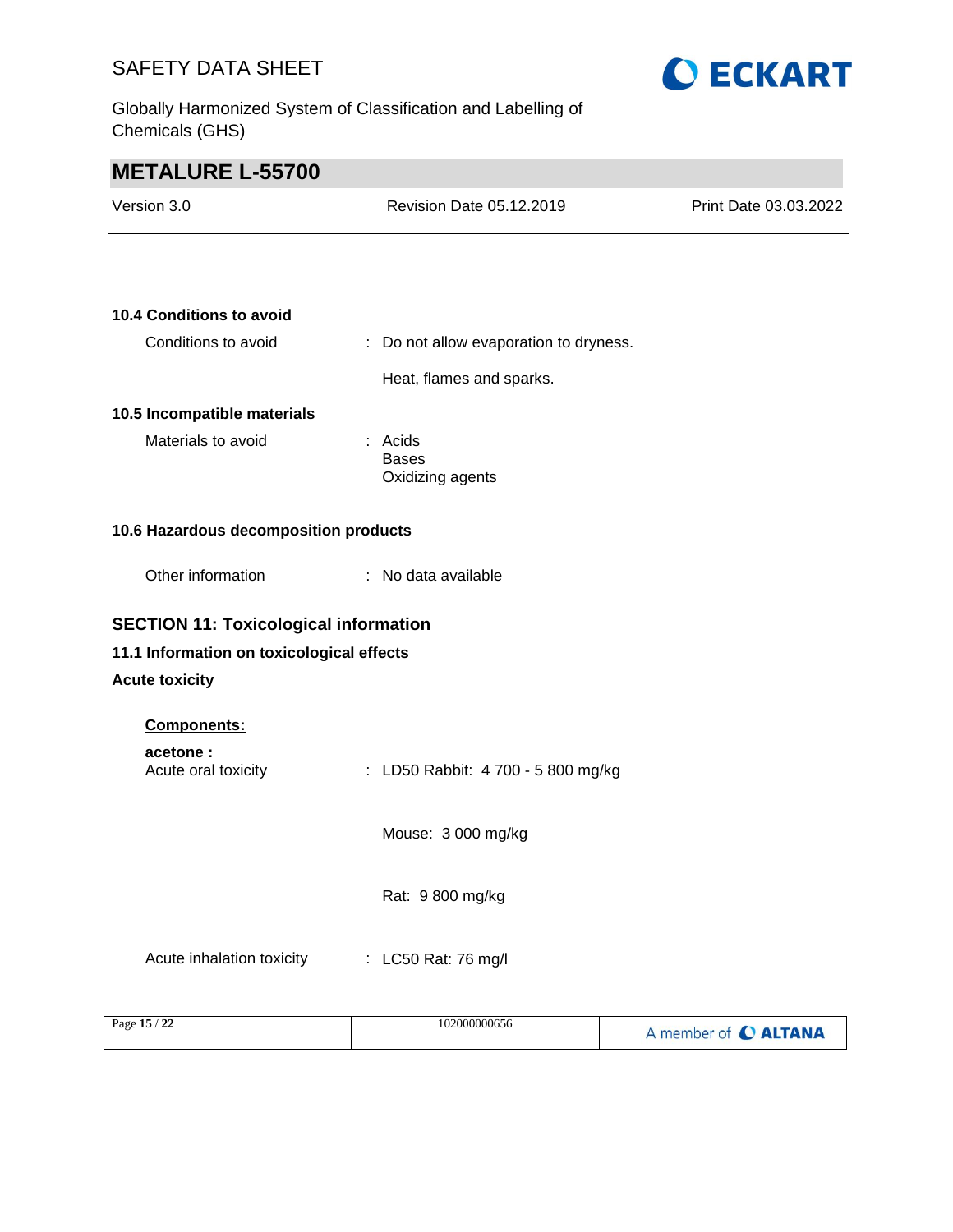Globally Harmonized System of Classification and Labelling of Chemicals (GHS)



| <b>METALURE L-55700</b>                   |                              |                       |
|-------------------------------------------|------------------------------|-----------------------|
| Version 3.0                               | Revision Date 05.12.2019     | Print Date 03.03.2022 |
|                                           |                              |                       |
|                                           |                              |                       |
|                                           | Exposure time: 4 h           |                       |
|                                           | Test atmosphere: vapour      |                       |
| Acute dermal toxicity                     | : LD50 Rabbit: > 2 000 mg/kg |                       |
| <b>Skin corrosion/irritation</b>          |                              |                       |
| No data available                         |                              |                       |
| Serious eye damage/eye irritation         |                              |                       |
| No data available                         |                              |                       |
| Respiratory or skin sensitisation         |                              |                       |
| No data available                         |                              |                       |
| Carcinogenicity                           |                              |                       |
| No data available                         |                              |                       |
| <b>Toxicity to reproduction/fertility</b> |                              |                       |
| No data available                         |                              |                       |
| Reprod.Tox./Development/Teratogenicity    |                              |                       |
| No data available                         |                              |                       |
| <b>STOT - single exposure</b>             |                              |                       |
| No data available                         |                              |                       |
| <b>STOT - repeated exposure</b>           |                              |                       |
| Page 16 / 22                              | 102000000656                 | A member of C ALTANA  |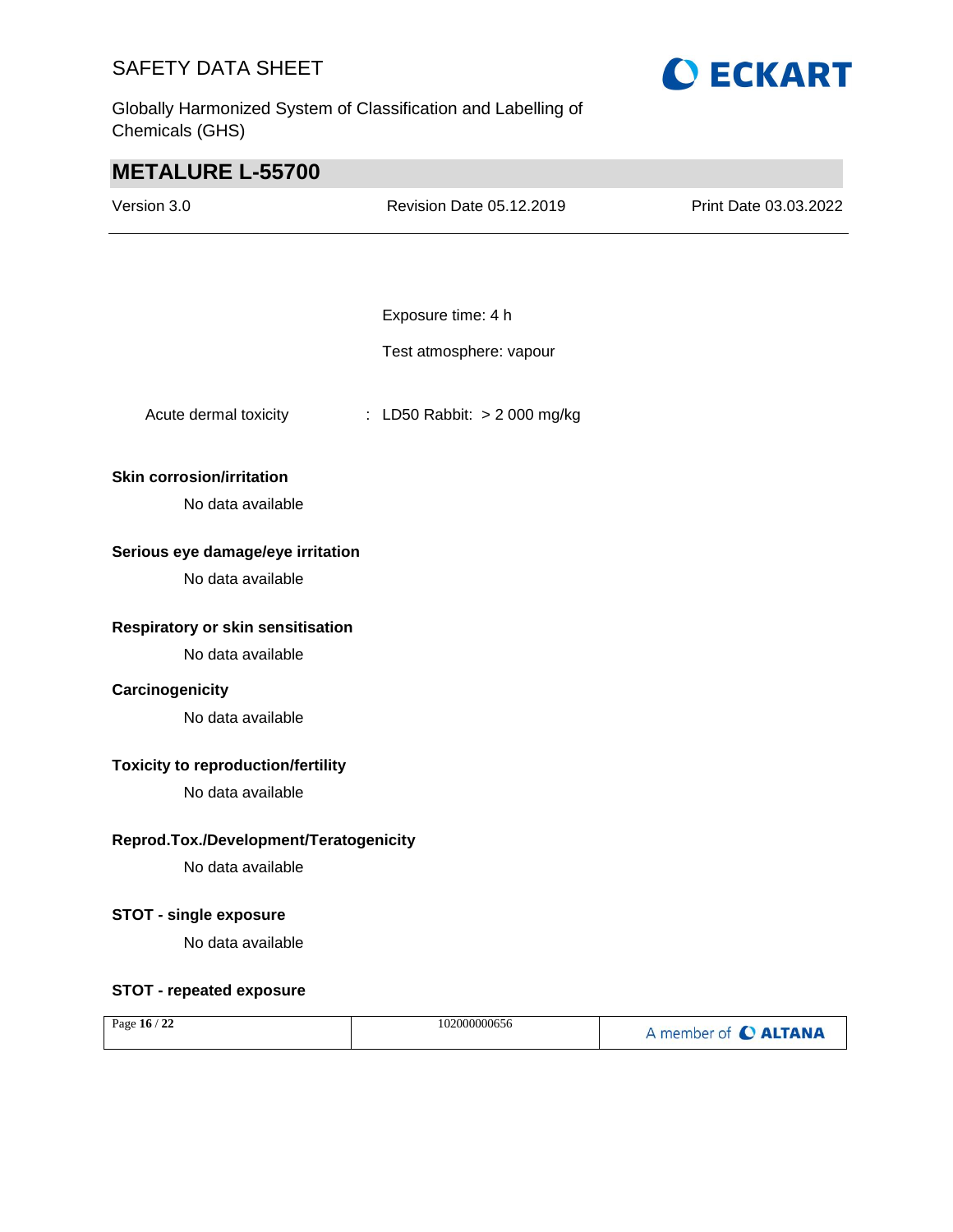

Globally Harmonized System of Classification and Labelling of Chemicals (GHS)

# **METALURE L-55700**

Version 3.0 Revision Date 05.12.2019 Print Date 03.03.2022

No data available

### **Aspiration toxicity**

No data available

### **Further information**

### **Product**

Solvents may degrease the skin.

### **SECTION 12: Ecological information**

### **12.1 Toxicity**

**Components:**

### **acetone (67-64-1) :**

Toxicity to daphnia and other : (Daphnia magna (Water flea)): 21 600 mg/l aquatic invertebrates

### **12.2 Persistence and degradability**

No data available

#### **12.3 Bioaccumulative potential**

No data available

### **12.4 Mobility in soil**

No data available

### **12.5 Results of PBT and vPvB assessment**

| Page 17 / 22 | 102000000656 | A member of C ALTANA |
|--------------|--------------|----------------------|
|--------------|--------------|----------------------|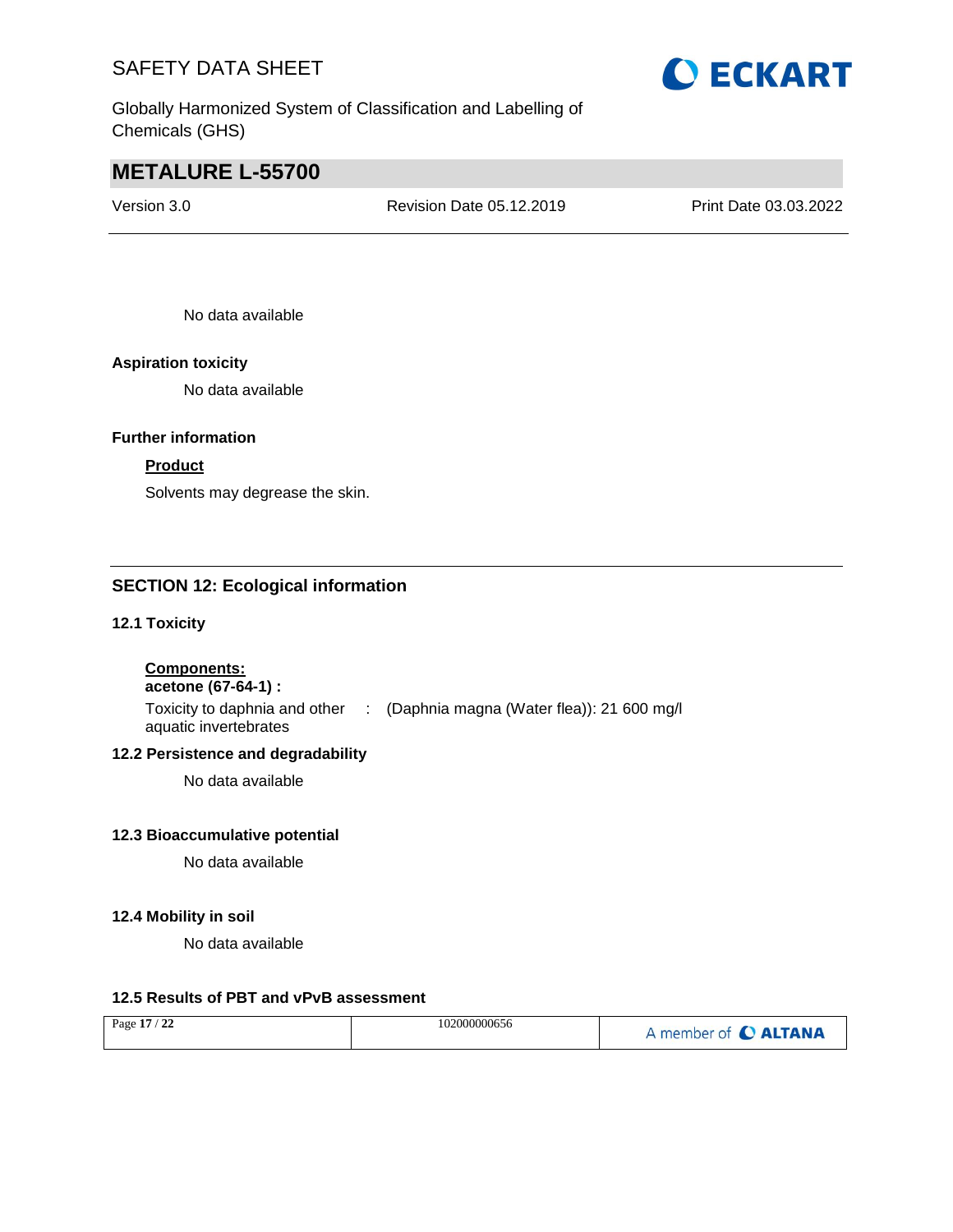

Globally Harmonized System of Classification and Labelling of Chemicals (GHS)

# **METALURE L-55700**

| Version 3.0 | Revision Date 05.12.2019 | <b>Print Date 03.03.2022</b> |
|-------------|--------------------------|------------------------------|
|             |                          |                              |

No data available

### **12.6 Other adverse effects**

### **Product:**

| Additional ecological | : No data available |
|-----------------------|---------------------|
| information           |                     |

### **SECTION 13: Disposal considerations**

### **13.1 Waste treatment methods**

| Product                | : Do not dispose of waste into sewer.<br>Do not contaminate ponds, waterways or ditches with<br>chemical or used container.<br>Send to a licensed waste management company.<br>In accordance with local and national regulations. |
|------------------------|-----------------------------------------------------------------------------------------------------------------------------------------------------------------------------------------------------------------------------------|
| Contaminated packaging | : Empty remaining contents.<br>Dispose of as unused product.<br>Do not re-use empty containers.<br>Do not burn, or use a cutting torch on, the empty drum.<br>In accordance with local and national regulations.                  |

### **SECTION 14: Transport information**

| 14.1 UN number |              |                      |
|----------------|--------------|----------------------|
| <b>ADR</b>     | : 1263       |                      |
| <b>TDG</b>     | : 1263       |                      |
| <b>CFR</b>     | : 1263       |                      |
| Page 18 / 22   | 102000000656 | A member of C ALTANA |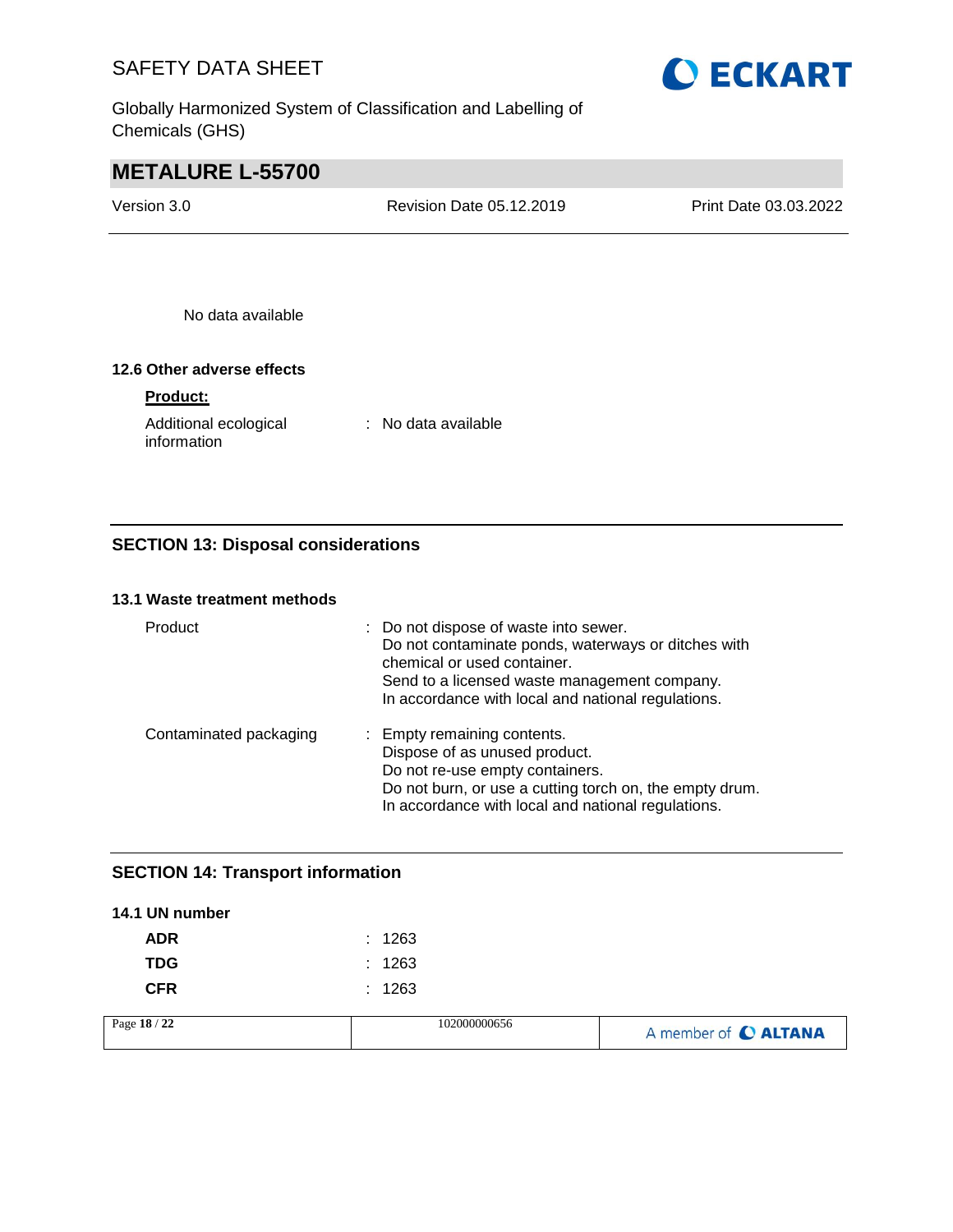

Globally Harmonized System of Classification and Labelling of Chemicals (GHS)

# **METALURE L-55700**

| Version 3.0                       | Revision Date 05.12.2019 | Print Date 03.03.2022 |
|-----------------------------------|--------------------------|-----------------------|
|                                   |                          |                       |
| <b>IMDG</b>                       | : 1263                   |                       |
| <b>IATA</b>                       | : 1263                   |                       |
| 14.2 Proper shipping name         |                          |                       |
| <b>ADR</b>                        | : PAINT                  |                       |
| <b>TDG</b>                        | : PAINT                  |                       |
| <b>CFR</b>                        | : PAINT                  |                       |
| <b>IMDG</b>                       | : PAINT                  |                       |
| <b>IATA</b>                       | : PAINT                  |                       |
| 14.3 Transport hazard class       |                          |                       |
| <b>ADR</b>                        | : 3                      |                       |
| <b>TDG</b>                        | : 3                      |                       |
| <b>CFR</b>                        | : 3                      |                       |
| <b>IMDG</b>                       | $\therefore$ 3           |                       |
| <b>IATA</b>                       | : 3                      |                       |
| 14.4 Packing group                |                          |                       |
| <b>ADR</b>                        |                          |                       |
| Packaging group                   | $\div$ III               |                       |
| <b>Classification Code</b>        | $:$ F1                   |                       |
| Hazard Identification Number : 30 |                          |                       |
| Labels                            | : 3                      |                       |
| Tunnel restriction code           | (D/E)                    |                       |
| <b>TDG</b>                        |                          |                       |
| Packaging group                   | $:$ $\mathbb H$          |                       |
| Labels                            | : 3                      |                       |
| <b>CFR</b>                        |                          |                       |
|                                   |                          |                       |
| Packaging group                   | $\colon \mathbb{H}$      |                       |

| Page 19 / 22 | 102000000656 | A member of C ALTANA |
|--------------|--------------|----------------------|
|--------------|--------------|----------------------|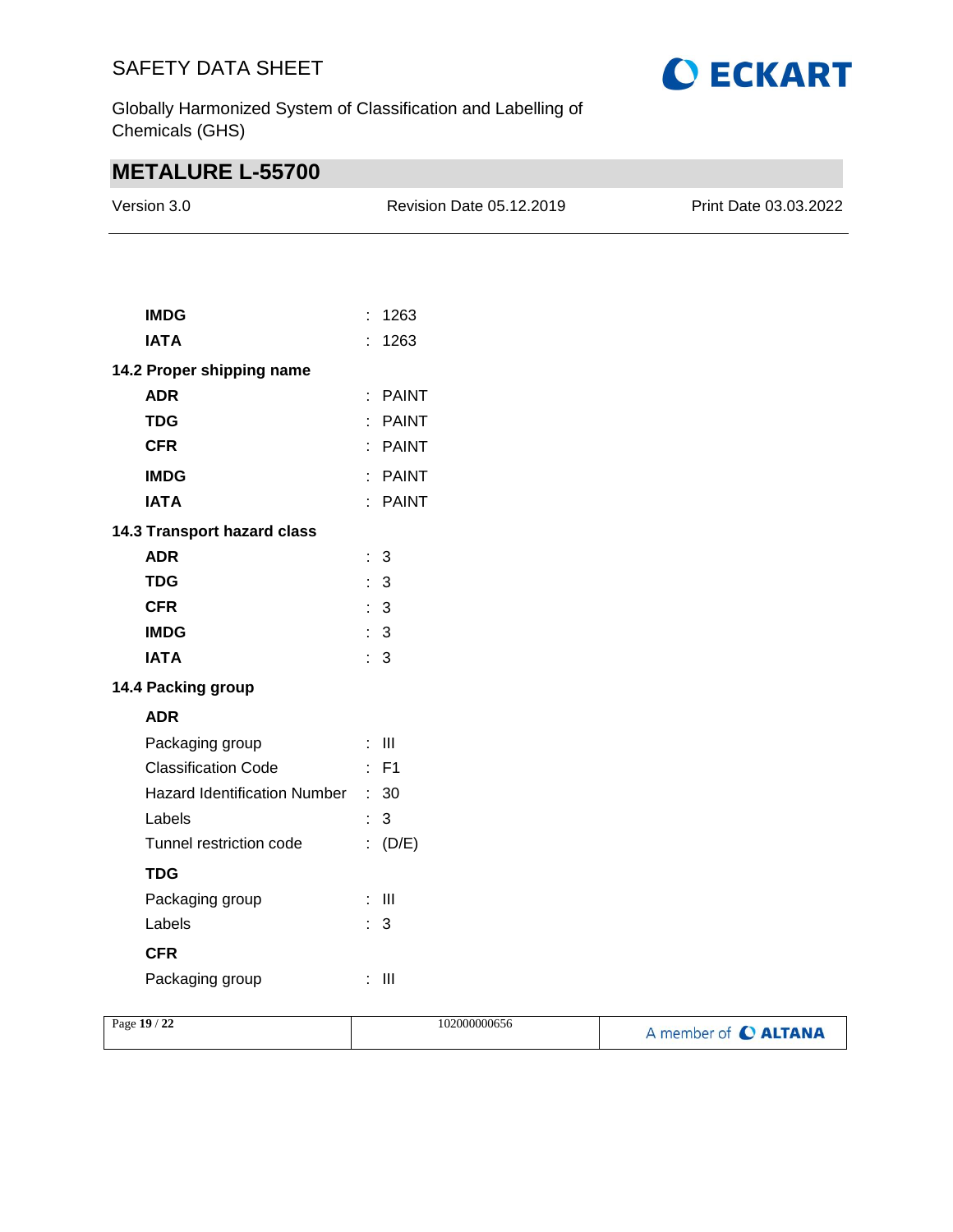

Globally Harmonized System of Classification and Labelling of Chemicals (GHS)

# **METALURE L-55700**

| Version 3.0     | Revision Date 05.12.2019 | Print Date 03.03.2022 |
|-----------------|--------------------------|-----------------------|
|                 |                          |                       |
|                 |                          |                       |
| Labels          | $\therefore$ 3           |                       |
| <b>IMDG</b>     |                          |                       |
| Packaging group | $\pm$ 111                |                       |
| Labels          | $\therefore$ 3           |                       |
| EmS Number      | $: F-E, S-E$             |                       |

| IATA                                    |        |
|-----------------------------------------|--------|
| Packing instruction (cargo<br>aircraft) | : 366  |
| Packing instruction                     | : 355  |
| (passenger aircraft)                    |        |
| Packing instruction (LQ)                | · Y344 |
| Packaging group                         | -111   |
| I abels                                 | З      |

**14.5 Environmental hazards**

### **14.6 Special precautions for user**

### **14.7 Transport in bulk according to Annex II of MARPOL 73/78 and the IBC Code**

No data available

### **SECTION 15: Regulatory information**

#### **15.1 Safety, health and environmental regulations/legislation specific for the substance or mixture**

REACH - Candidate List of Substances of Very High Concern for Authorisation (Article 59). : Not applicable

| Page 20 / 22 | 102000000656 | A member of C ALTANA |
|--------------|--------------|----------------------|
|--------------|--------------|----------------------|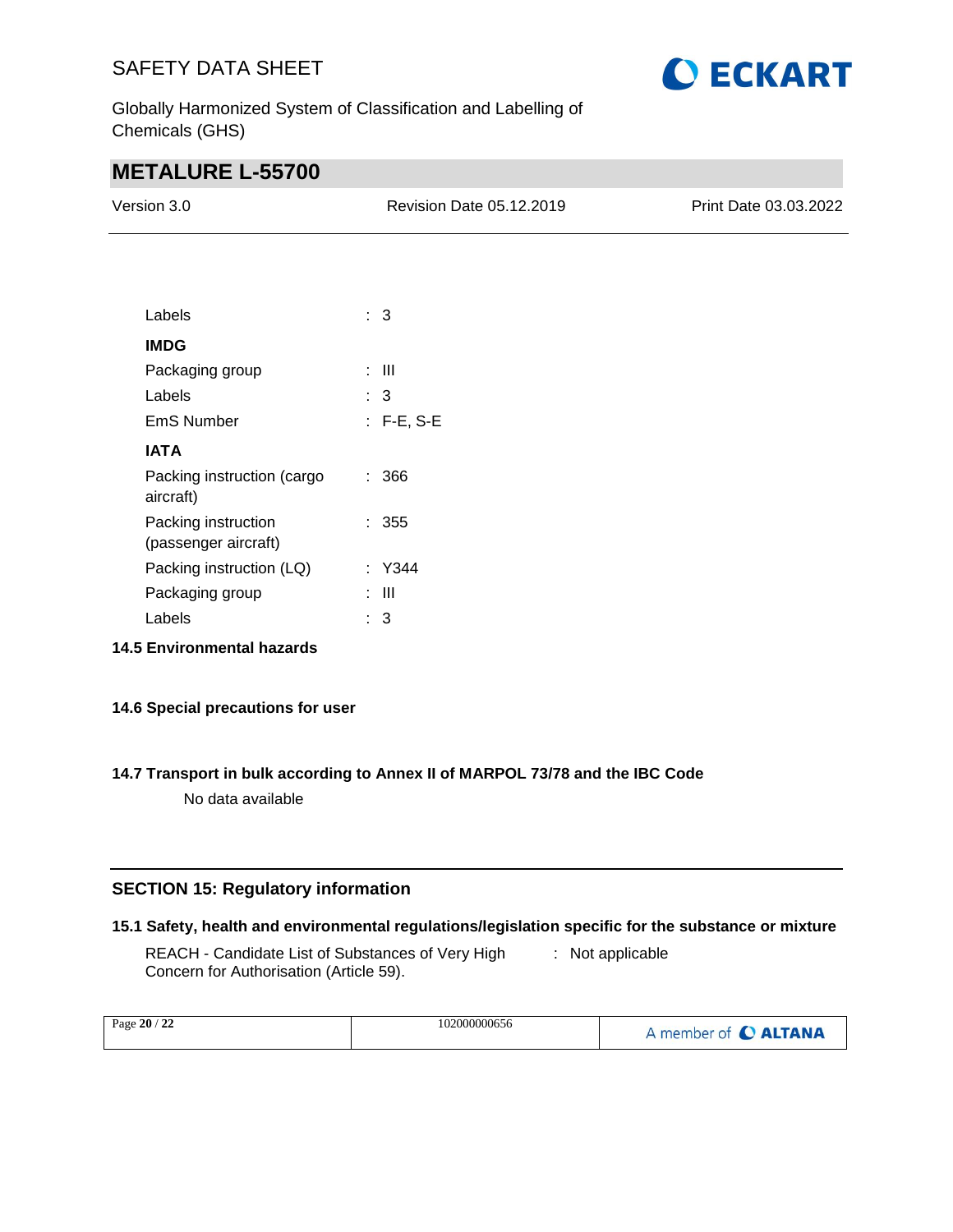Globally Harmonized System of Classification and Labelling of Chemicals (GHS)



# **METALURE L-55700**

| Version 3.0                                                                | Revision Date 05.12.2019 |                  | Print Date 03.03.2022 |
|----------------------------------------------------------------------------|--------------------------|------------------|-----------------------|
|                                                                            |                          |                  |                       |
| Regulation (EC) No 1005/2009 on substances that<br>deplete the ozone layer |                          | : Not applicable |                       |
| Regulation (EC) No 850/2004 on persistent organic<br>pollutants            |                          | : Not applicable |                       |
| 15.2 Chemical safety assessment                                            |                          |                  |                       |

No data available

### **SECTION 16: Other information**

#### **Full text of H-Statements**

| H <sub>225</sub> | : Highly flammable liquid and vapour.  |
|------------------|----------------------------------------|
| H <sub>226</sub> | : Flammable liquid and vapour.         |
| H <sub>228</sub> | : Flammable solid.                     |
| H <sub>303</sub> | : May be harmful if swallowed.         |
| H313             | : May be harmful in contact with skin. |
| H319             | : Causes serious eye irritation.       |
| H336             | : May cause drowsiness or dizziness.   |

The information provided in this Safety Data Sheet is correct to the best of our knowledge, information and belief at the date of its publication. The information given is designed only as a guidance for safe handling, use, processing, storage, transportation, disposal and release and is not to be considered a warranty or quality specification. The information relates only to the specific material designated and may not be valid for such material used in combination with any other materials or in any process, unless specified in the text.

|  | Page 21 / 22 | 102000000656 | A member of C ALTANA |
|--|--------------|--------------|----------------------|
|--|--------------|--------------|----------------------|